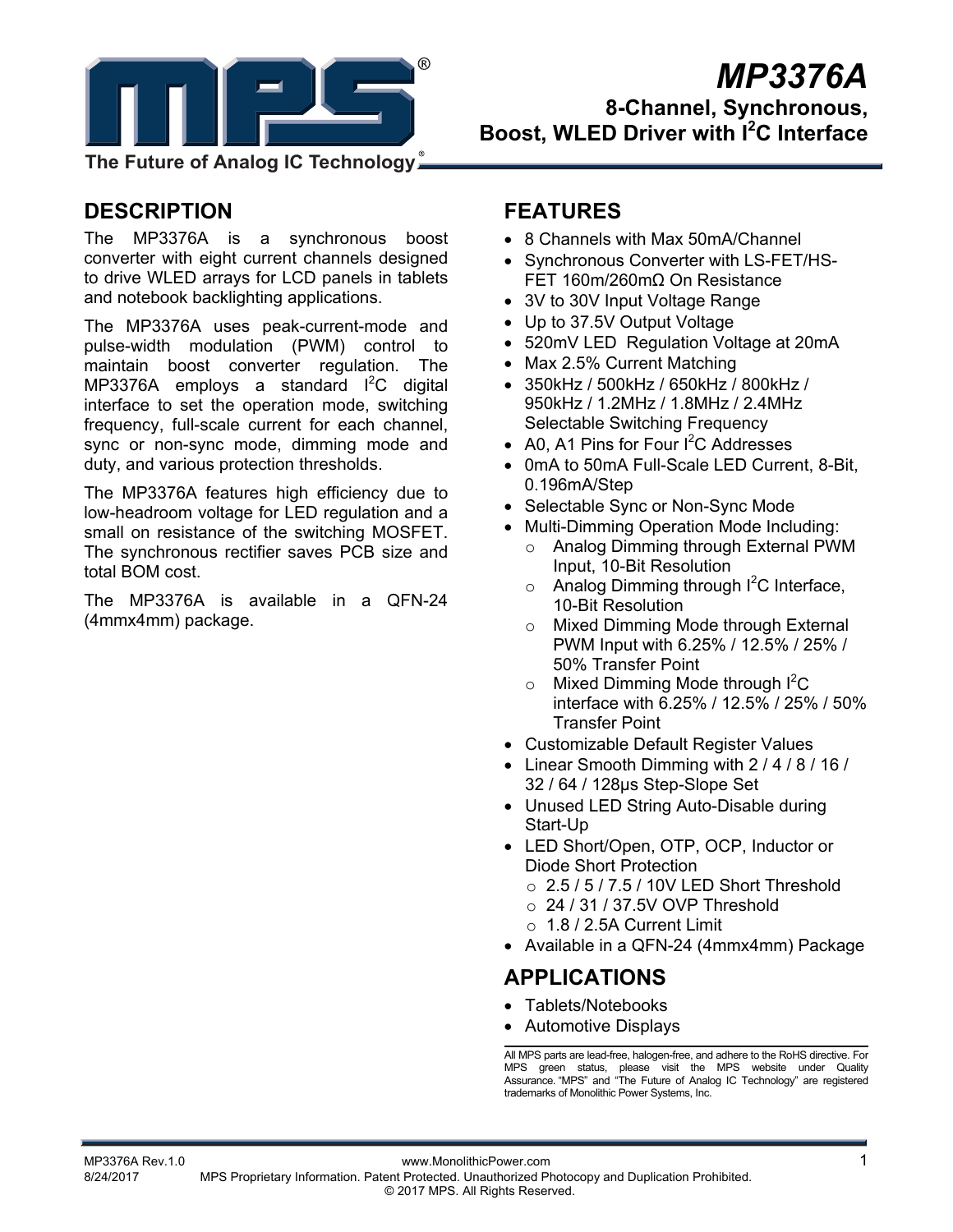

# **TYPICAL APPLICATION**

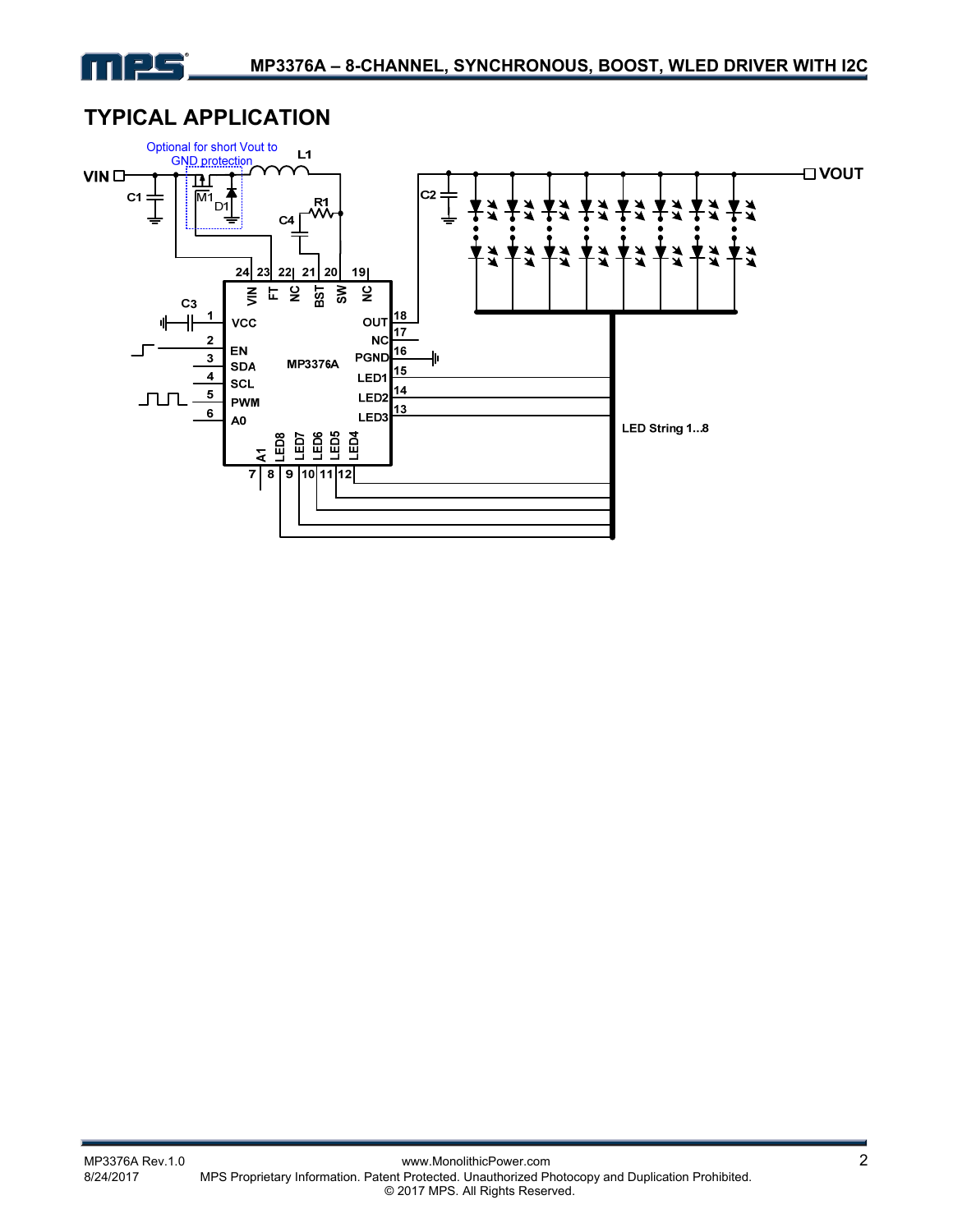

### **ORDERING INFORMATION**

| Part Number*     | Package            | <b>Top Marking</b> |  |
|------------------|--------------------|--------------------|--|
| MP3376AGR-xxxx** | $QFN-24$ (4mmx4mm) | See Below          |  |

\* For Tape & Reel, add suffix –Z (e.g. MP3376AGR-XXXX-Z)

\*\* "XXXX" is the register setting option. The factory default is "0000." This content can be viewed in Table 1 through Table 6. For custom options, please contact an MPS FAE to obtain a "XXXX" value.

# **TOP MARKING MPSYWW** M3376A LLLLLL

MPS: MPS prefix Y: Year code WW: Week code M3376A: Part number LLLLLL: Lot number

# **PACKAGE REFERENCE**

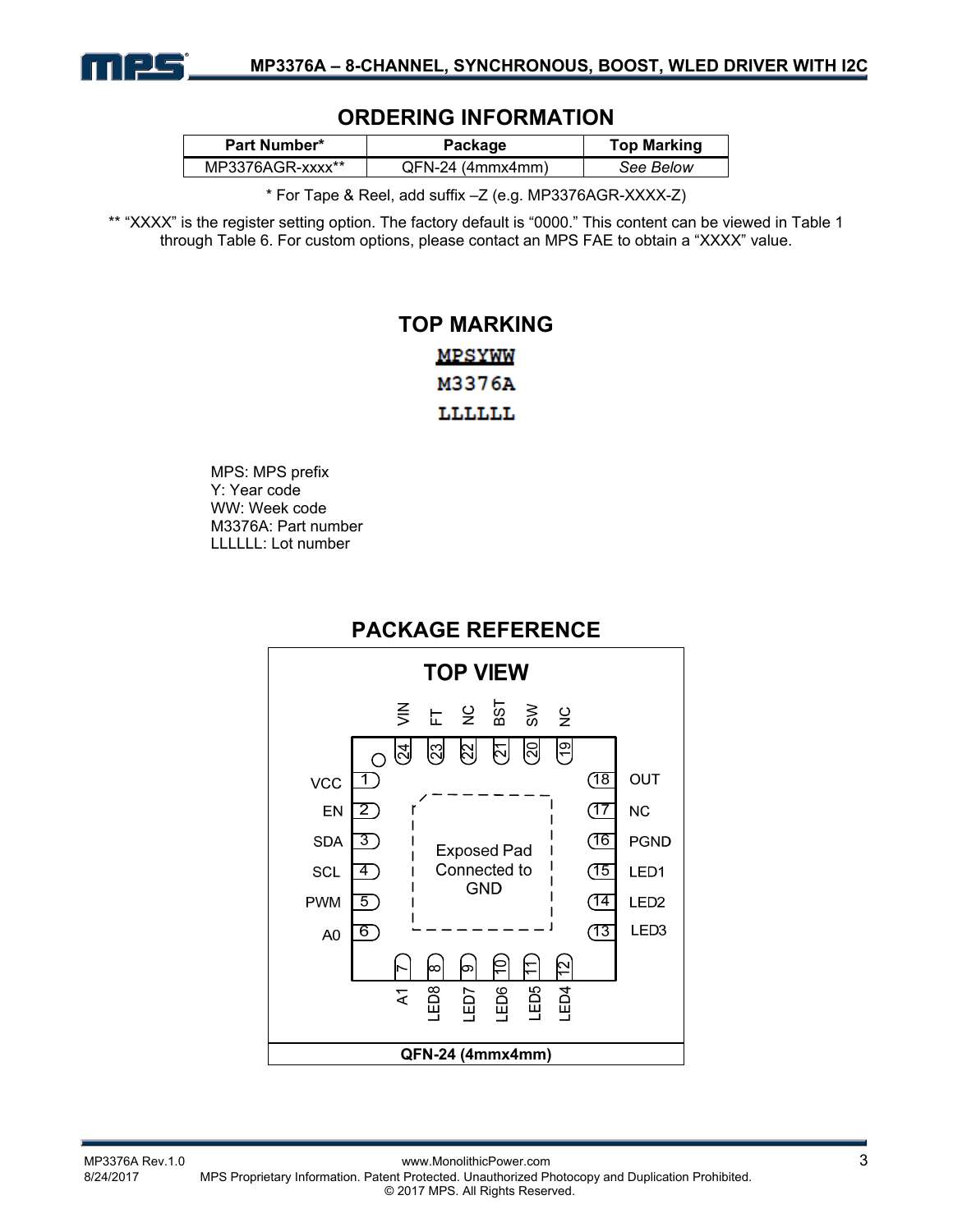

# **ABSOLUTE MAXIMUM RATINGS (1)**

| Continuous power dissipation $T_A = 25^{\circ}C^{(2)}$ |  |
|--------------------------------------------------------|--|
|                                                        |  |
|                                                        |  |

### *Recommended Operating Conditions* **(3)**

| Supply voltage (VIN)3V to 30V                    |  |
|--------------------------------------------------|--|
| Operating junction temp. $(T_J)$ -40°C to +125°C |  |

### *Thermal Resistance* **(4)** *θJA θJC* QFN-24 (4mmx4mm) ............. 46 ....... 10 ... °C/W

**NOTES:** 

- 
- 1) Exceeding these ratings may damage the device.<br>2) The maximum allowable power dissipation is a fu The maximum allowable power dissipation is a function of the maximum junction temperature  $T_J$  (MAX), the junction-toambient thermal resistance  $\theta_{JA}$ , and the ambient temperature T<sub>A</sub>. The maximum allowable continuous power dissipation at any ambient temperature is calculated by  $P_D$  (MAX) = (T<sub>J</sub>  $(MAX)-T_A)/\theta_{JA}$ . Exceeding the maximum allowable power dissipation produces an excessive die temperature, causing the regulator to go into thermal shutdown. Internal thermal shutdown circuitry protects the device from permanent damage.
- 3) The device is not guaranteed to function outside of its operating conditions.
- 4) Measured on JESD51-7, 4-layer PCB.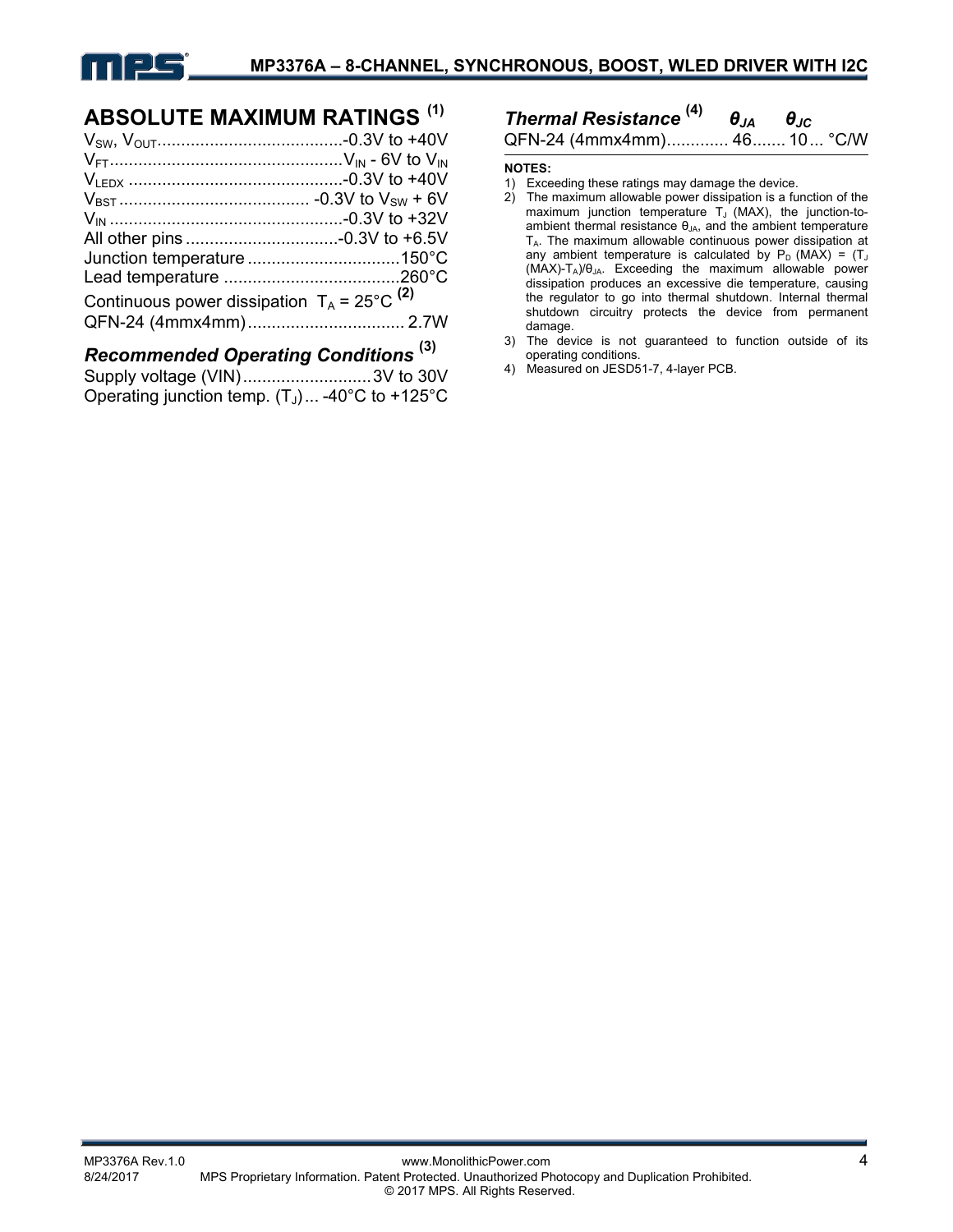

# **ELECTRICAL CHARACTERISTICS**

VIN =  $3.7V$ ,  $V_{EN}$  =  $2V$ ,  $T_A$  =  $25^{\circ}$ C, unless otherwise noted.

| <b>Parameter</b>                       | Symbol                | <b>Condition</b>                                       | Min            | <b>Typ</b> | <b>Max</b>   | <b>Units</b> |  |  |
|----------------------------------------|-----------------------|--------------------------------------------------------|----------------|------------|--------------|--------------|--|--|
| Operating input voltage                | $V_{IN}$              |                                                        | 2.7            |            | 30           | V            |  |  |
| Supply current (quiescent)             | $I_{\rm Q}$           | $VIN = V_{EN} = 3.7V$ , no switching                   |                | 5.4        |              | mA           |  |  |
| Supply current (shutdown)              | $I_{ST}$              | $V_{EN} = 0V$ , VIN = 3.7V                             |                |            | 1            | μA           |  |  |
| Input UVLO threshold                   | $V_{IN\_UVLO}$        | Rising edge                                            |                | 2.5        |              | $\vee$       |  |  |
| Input UVLO hysteresis                  |                       |                                                        |                | 200        |              | mV           |  |  |
| LDO output voltage                     | $V_{\rm CC}$          | $V_{EN}$ = 2V, 6V < VIN < 30V,<br>$0 < I_{VCC} < 10mA$ | 4.4            | 4.9        | 5.4          | $\vee$       |  |  |
| EN on threshold                        | $V_{EN\_ON}$          | $V_{EN}$ rising                                        | 1.2            |            |              | V            |  |  |
| EN off threshold                       | $V_{EN\_OFF}$         | V <sub>EN</sub> falling                                |                |            | 0.4          | V            |  |  |
| EN pull-down resistor                  | $R_{EN}$              |                                                        |                | 500        |              | $k\Omega$    |  |  |
| A0, A1 low threshold                   | $V_{A\_Lo}$           | $V_A$ falling                                          |                |            | 0.4          | V            |  |  |
| A0, A1 high threshold                  | $V_{A_H}$             | $V_A$ rising                                           | 1.2            |            |              | $\vee$       |  |  |
| A0, A1 pull-up resistor                | $R_{P A}$             |                                                        |                | 500        |              | $k\Omega$    |  |  |
| <b>Step-Up Converter</b>               |                       |                                                        |                |            |              |              |  |  |
| Low-side MOSFET on<br>resistance       | $R_{DS\_{LS}}$        | $VIN = 6V$                                             |                | 160        |              | $m\Omega$    |  |  |
| High-side MOSFET on<br>resistance      | $R_{DS_HS}$           | $VIN = 6V$                                             |                | 260        |              | mΩ           |  |  |
| SW leakage current                     | $I_{SW_LK}$           | $V_{SW} = 40V$                                         |                |            | $\mathbf{1}$ | μA           |  |  |
|                                        |                       | $FS2:0$ bits = 011b                                    | 720            | 800        | 880          | kHz          |  |  |
| Switching frequency<br>$F_{SW}$        |                       | $FS2:0$ bits = 010b                                    | 585            | 650        | 715          | kHz          |  |  |
| Maximum duty cycle                     |                       | Sync mode, $F_{SW} = 800kHz$                           | 90             | 94         |              | $\%$         |  |  |
|                                        | $D_{MAX}$             | Non-sync mode, $F_{SW}$ = 800kHz                       | 93             | 95         |              | $\%$         |  |  |
| SW current limit                       | I <sub>SW_LIMIT</sub> | Duty = $90\%$ , ILIM bit = 1b                          | $\overline{2}$ | 2.5        | 3            | A            |  |  |
| <b>Current Dimming</b>                 |                       |                                                        |                |            |              |              |  |  |
| PWM input low threshold                | $V_{\text{PWM\_LO}}$  | V <sub>PWM</sub> falling                               |                |            | 0.4          | V            |  |  |
| PWM input high threshold               | $V_{\text{PWM_HI}}$   | V <sub>PWM</sub> rising                                | 1.2            |            |              | $\vee$       |  |  |
| PWM pull-down resistor                 | $R_{\text{PWM}}$      |                                                        |                | 500        |              | $k\Omega$    |  |  |
| Mix dimming transfer point             |                       | $DIMT1:0 bits = 10b$                                   |                | 25         |              | $\%$         |  |  |
| Current up/down slope                  | $T_{\text{STEP}}$     | TSLP2:0 bits = $011b$                                  |                | 16         |              | μs           |  |  |
| PWM dimming frequency set<br>by $I^2C$ | F <sub>PWM</sub>      | $FPWM3:0 bits = 1010b$                                 |                | 22         |              | kHz          |  |  |
| <b>LED Current Regulator</b>           |                       |                                                        |                |            |              |              |  |  |
| LEDX regulation voltage                | V <sub>HD</sub>       | $I_{LED} = 20mA$                                       | 440            | 520        | 600          | mV           |  |  |
| Current matching <sup>(5)</sup>        |                       | $I_{LED} = 20mA$                                       |                |            | 2.5          | $\%$         |  |  |
| Full-scale current                     |                       | ISET7:0 bits = FFh                                     | 49             | 50         | 51           | mA           |  |  |
|                                        |                       | $ISET7:0 bits = 66h$                                   | 19.6           | 20         | 20.4         | mA           |  |  |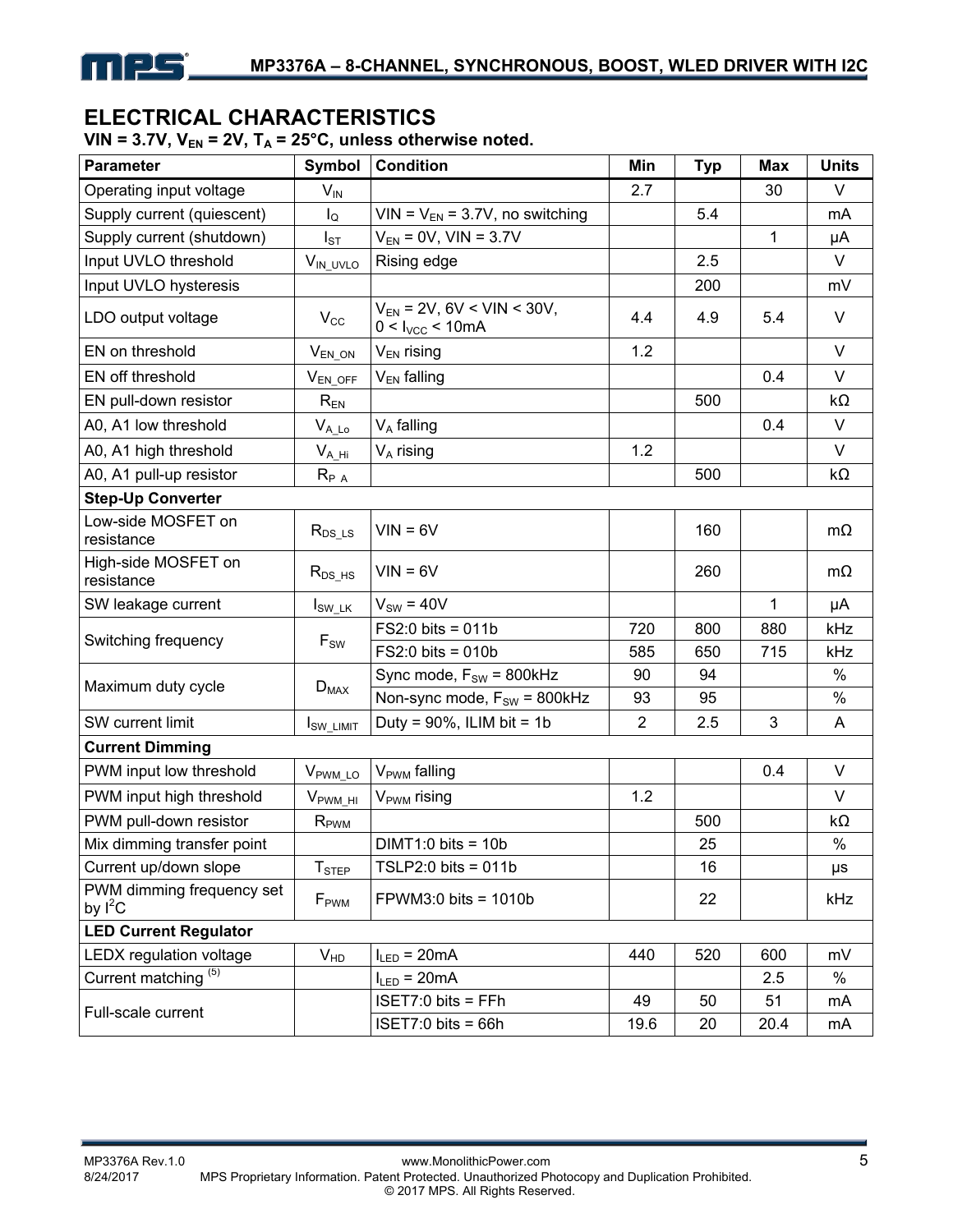

### **ELECTRICAL CHARACTERISTICS** *(continued)*

VIN = 3.7V,  $V_{EN}$  = 2V,  $T_A$  = 25°C, unless otherwise noted.

| <b>Parameter</b>                                                       | Symbol                          | <b>Condition</b>                | Min       | <b>Typ</b> | <b>Max</b>     | <b>Units</b> |
|------------------------------------------------------------------------|---------------------------------|---------------------------------|-----------|------------|----------------|--------------|
| <b>Protection</b>                                                      |                                 |                                 |           |            |                |              |
| Over-voltage protection<br>threshold                                   | $V_{OVP}$                       | Rising edge, OVP1:0 bits = 10b  | 36        | 37.5       | 39             | $\vee$       |
| <b>OVP UVLO threshold</b>                                              | V <sub>OVP_UV</sub>             | Step-up converter fails         |           | 1.2        |                | $\vee$       |
| LEDX over-voltage threshold                                            | VLEDX_OV                        | LEDS1:0 bits = $10b$            |           | 7.5        |                | $\vee$       |
| LEDX over-voltage fault timer                                          |                                 | $F_{SW} = 1.2 MHz$              | 1.5       | 1.8        | $\overline{2}$ | ms           |
| <b>LEDX UVLO threshold</b>                                             | VLEDX_UV                        |                                 |           | 100        |                | mV           |
| Thermal shutdown threshold                                             | $T_{ST}$                        | Rising edge                     |           | 150        |                | $^{\circ}C$  |
|                                                                        |                                 | <b>Hysteresis</b>               |           | 20         |                | $^{\circ}C$  |
| FT pull-down current                                                   | $I_{\mathsf{FT}}$               |                                 | 50        | 60         | 70             | μA           |
| FT voltage w/ respect to VIN                                           | $V_{FT-IN}$                     | $VIN = 12V, VFT-IN = VIN - VFT$ |           | 6          |                | V            |
| I <sup>2</sup> C Interface                                             |                                 |                                 |           |            |                |              |
| Input logic low                                                        | $V_{IL}$                        |                                 |           |            | 0.4            | V            |
| Input logic high                                                       | V <sub>IH</sub>                 |                                 | 1.3       |            |                | $\vee$       |
| Output logic low                                                       | $V_{OL}$                        | $I_{LOAD}$ = 3mA                |           |            | 0.4            | $\vee$       |
| <b>SCL clock frequency</b>                                             | $f_{\rm SCL}$                   |                                 |           |            | 1200           | kHz          |
| Set-up time for repeated start<br>condition                            | $t_{\text{SU,STA}}$             |                                 | 160       |            |                | ns           |
| Hold time for repeated start<br>condition                              | $t_{HD,STA}$                    |                                 | 160       |            |                | ns           |
| Low time for SCLH clock                                                | $t_{\text{HIGH}}$               |                                 | 160       |            |                | ns           |
| High time for SCLH clock                                               | $t_{LOW}$                       |                                 | 60        |            |                | ns           |
| Data set-up time                                                       | $t_{\text{SU,DAT}}$             |                                 | 10        |            |                | ns           |
| Data hold time                                                         | $t_{HD, DAT}$                   |                                 | $0^{(6)}$ |            | 70             | ns           |
| Rise time of SCLH clock                                                | $t_{R, SCL}$                    |                                 | 10        |            | 40             | ns           |
| Rise time of SCLH clock after<br>repeated start and<br>acknowledge bit | $t_{R, SCL1}$                   |                                 | 10        |            | 80             | ns           |
| Fall time of SCLH clock                                                | $t_{F,\mathrm{SCL}}$            |                                 | 10        |            | 40             | ns           |
| Rise time of SDAH data                                                 | $t_{R,SDA}$                     |                                 | 10        |            | 80             | ns           |
| Fall time of SDAH data                                                 | $t_{F,SDA}$                     |                                 | 10        |            | 80             | ns           |
| Set-up time for stop condition                                         | $t_{\scriptstyle\text{SU,STO}}$ |                                 | 160       |            |                | ns           |
| Capacitive load for SDAH line<br>and SCLH line                         | $C_B$ <sup>(7)</sup>            |                                 |           |            | 100            | рF           |
| Capacitive load for<br>SDAH+SDA line and<br><b>SCLH+SCL line</b>       | $C_B$                           |                                 |           |            | 400            | pF           |

#### **NOTES:**

5) Matching is defined as the difference of the maximum to minimum current divided by 2 times the average current.<br>6) A device must provide a data hold time internally to bridge the undefined part between VIL and VIH of th

6) A device must provide a data hold time internally to bridge the undefined part between VIL and VIH of the falling edge of the SCLH signal. An input circuit with a threshold as low as possible for the falling edge of SCLH signal minimizes the hold time.

7) For the bus line load CB between 100pF and 400pF the timing parameters must be increased linearly.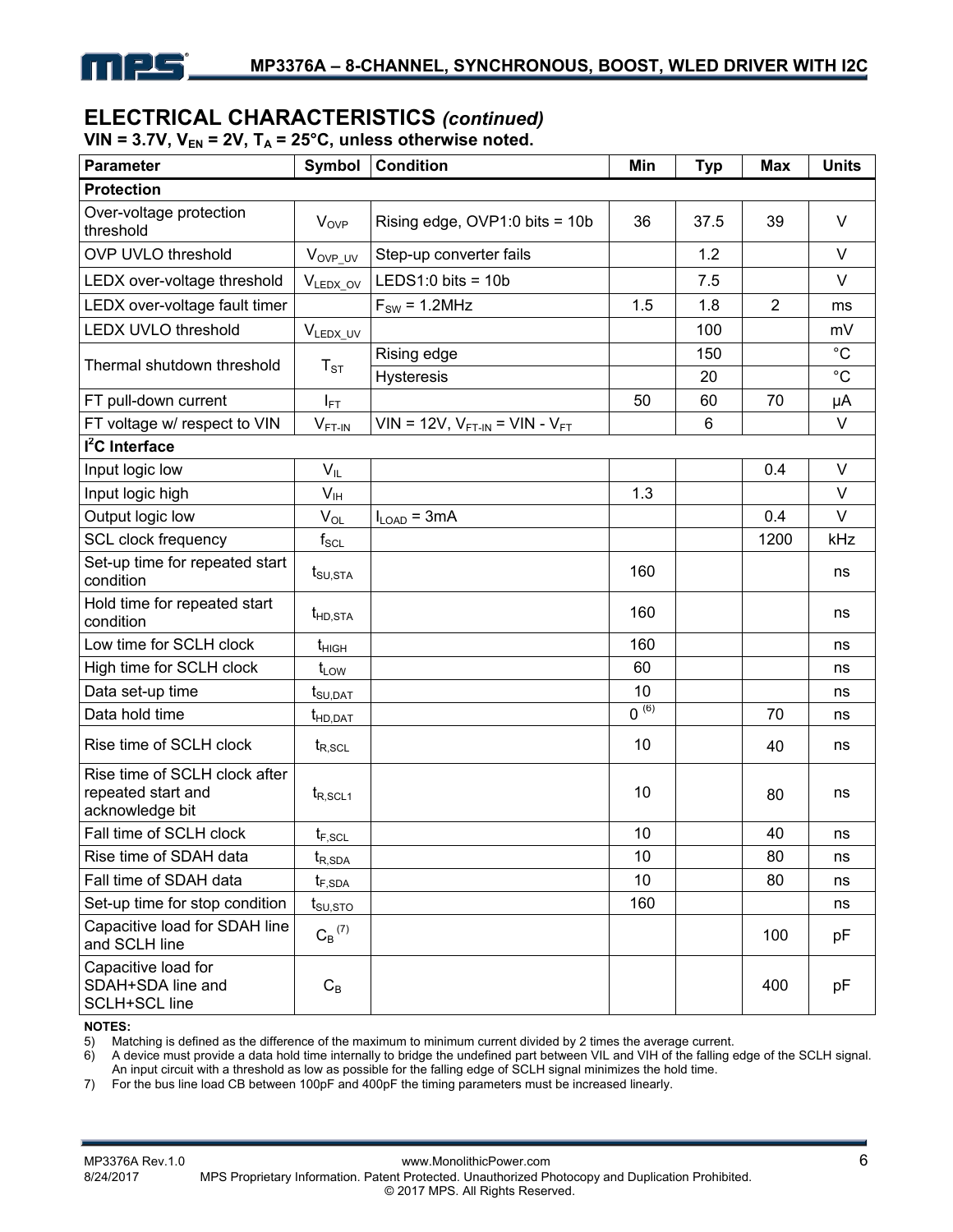



Sr. Repeated START Condition<br>P: STOP Condition

**I 2 C Compatible Interface Timing Diagram**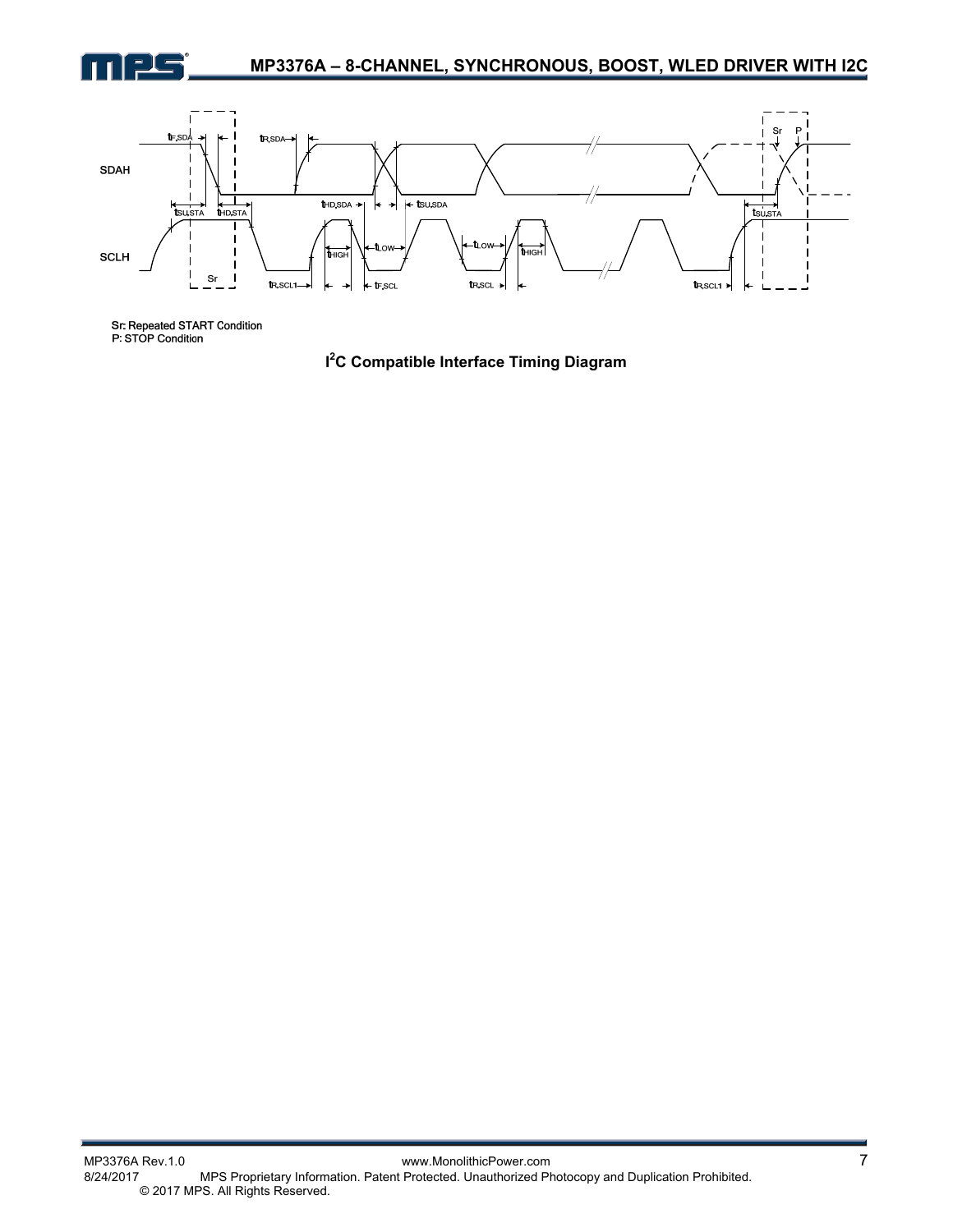# **TYPICAL PERFORMANCE CHARACTERISTICS**

VIN = 7V, 8 LEDs in series, 8 strings, 20mA/string, L = 4.7µH, T<sub>A</sub> = 25°C, unless otherwise noted.



#### **EN power on**

<u> = 1 = </u>





**Open LED Protection** 

#### **Short LED Protection** Short channel LED1



### **Thermal Protection**

**Short Indutor Protection** 

200µs/div

#### **Short Diode Protection**

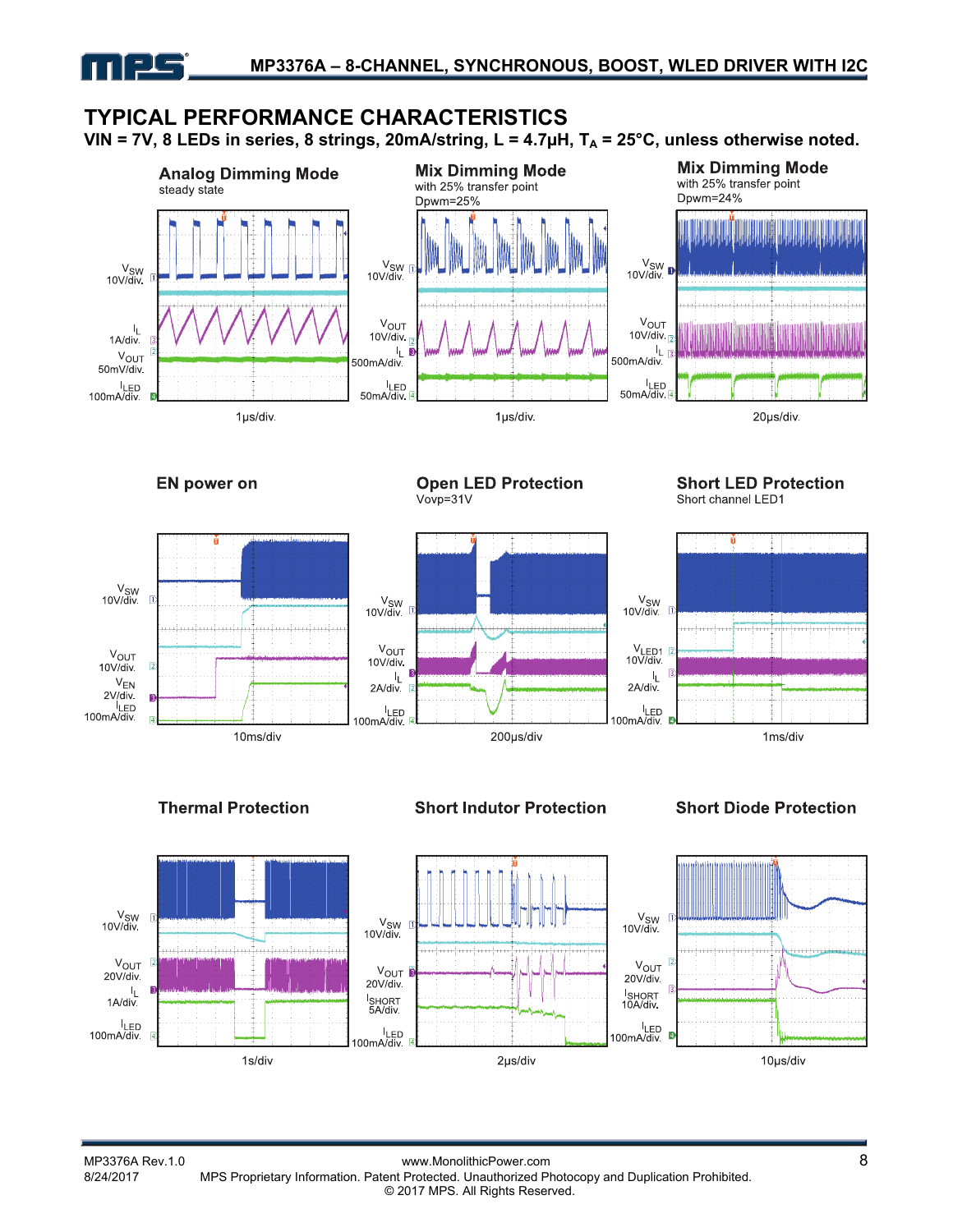

# **PIN FUNCTIONS**

| Pin#           | <b>Name</b>      | <b>Description</b>                                                                                                                                                                                                         |
|----------------|------------------|----------------------------------------------------------------------------------------------------------------------------------------------------------------------------------------------------------------------------|
| 1              | <b>VCC</b>       | 4.9V LDO output. VCC provides power for the internal logic and gate driver. Place a                                                                                                                                        |
|                |                  | ceramic capacitor as close to VCC as possible to reduce noise.                                                                                                                                                             |
| $\overline{2}$ | EN               | IC enable. Pull EN high to enable the IC; pull EN low to make the IC enter shutdown<br>mode.                                                                                                                               |
| 3              | <b>SDA</b>       | $I2C$ interface data input.                                                                                                                                                                                                |
| 4              | <b>SCL</b>       | $I2C$ interface clock input.                                                                                                                                                                                               |
| 5              | <b>PWM</b>       | PWM signal input. Connect PWM to GND if not used.                                                                                                                                                                          |
| 6              | A0               | IC Select. A0 is pulled high internally.                                                                                                                                                                                   |
| $\overline{7}$ | A <sub>1</sub>   | IC Select. A1 is pulled high internally.                                                                                                                                                                                   |
| 8              | LED <sub>8</sub> | LED current source 8 output. If LED8 is unused, tie it to GND.                                                                                                                                                             |
| 9              | LED7             | LED current source 7 output. If LED7 is unused, tie it to GND.                                                                                                                                                             |
| 10             | LED6             | LED current source 6 output. If LED6 is unused, tie it to GND.                                                                                                                                                             |
| 11             | LED <sub>5</sub> | LED current source 5 output. If LED5 is unused, tie it to GND.                                                                                                                                                             |
| 12             | LED4             | LED current source 4 output. If LED4 is unused, tie it to GND.                                                                                                                                                             |
| 13             | LED <sub>3</sub> | LED current source 3 output. If LED3 is unused, tie it to GND.                                                                                                                                                             |
| 14             | LED <sub>2</sub> | LED current source 2 output. If LED2 is unused, tie it to GND.                                                                                                                                                             |
| 15             | LED <sub>1</sub> | LED current source 1 output. If LED1 is unused, tie it to GND.                                                                                                                                                             |
| 16             | <b>PGND</b>      | Power ground.                                                                                                                                                                                                              |
| 17, 19, 22     | N <sub>C</sub>   | No connection.                                                                                                                                                                                                             |
| 18             | <b>OUT</b>       | Synchronous boost output.                                                                                                                                                                                                  |
| 20             | SW               | Switching node.                                                                                                                                                                                                            |
| 21             | <b>BST</b>       | Bootstrap capacitor node for the high-side MOSFET. Connect a 100nF ceramic<br>capacitor and a $47\Omega$ resistor in series between BST and SW for synchronous mode.                                                       |
| 23             | FT.              | Input and output disconnection PMOS gate driver. If there is no fault, FT is pulled<br>low to turn on the external PMOS. Float FT and connect the inductor to VIN directly if<br>the disconnection function is not needed. |
| 24             | <b>VIN</b>       | IC input power. Place a ceramic capacitor as close to VIN as possible to reduce<br>noise.                                                                                                                                  |
|                | EP               | <b>Exposed pad.</b> Connect the EP to GND.                                                                                                                                                                                 |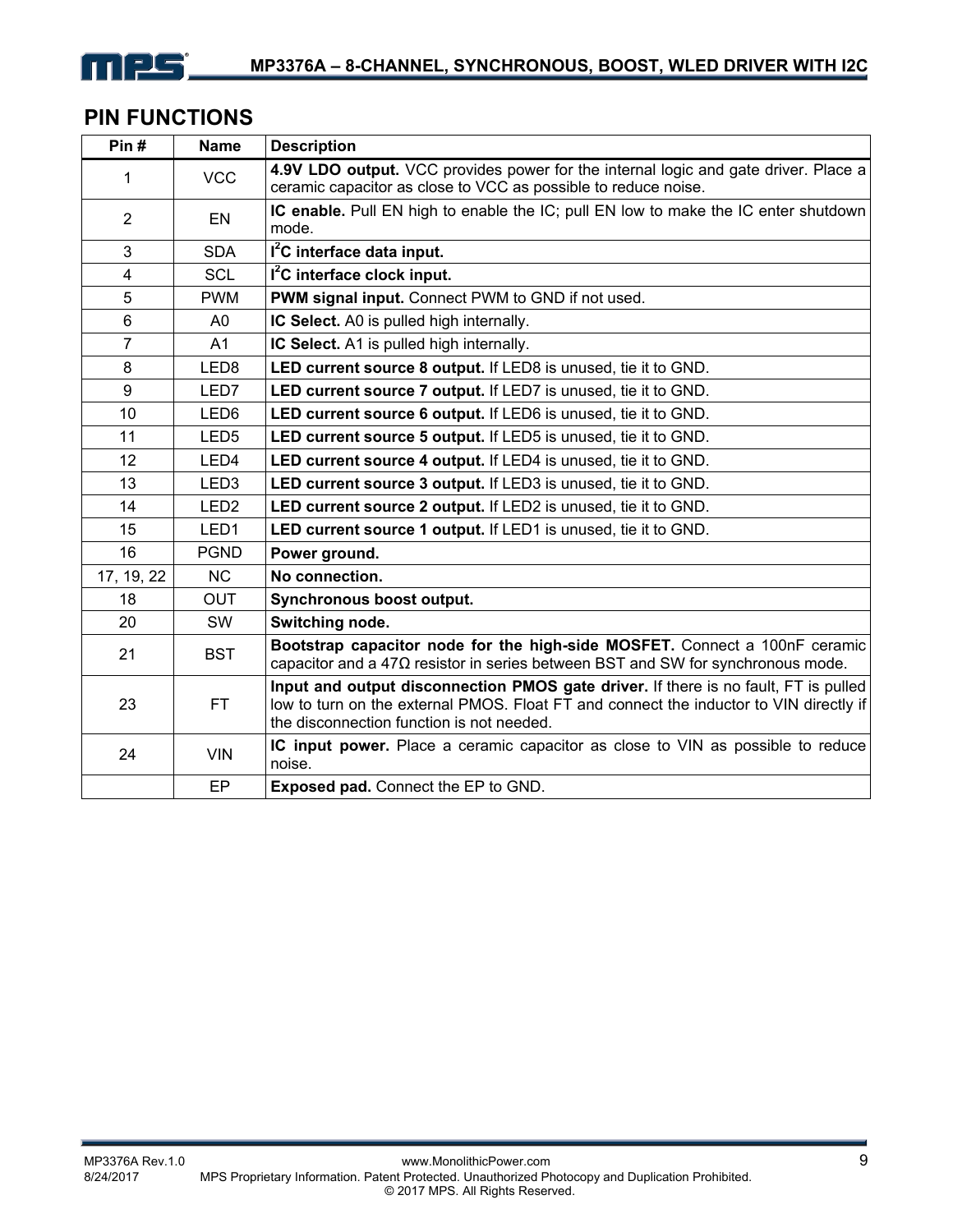

# **BLOCK DIAGRAM**



**Figure 1: Functional Block Diagram**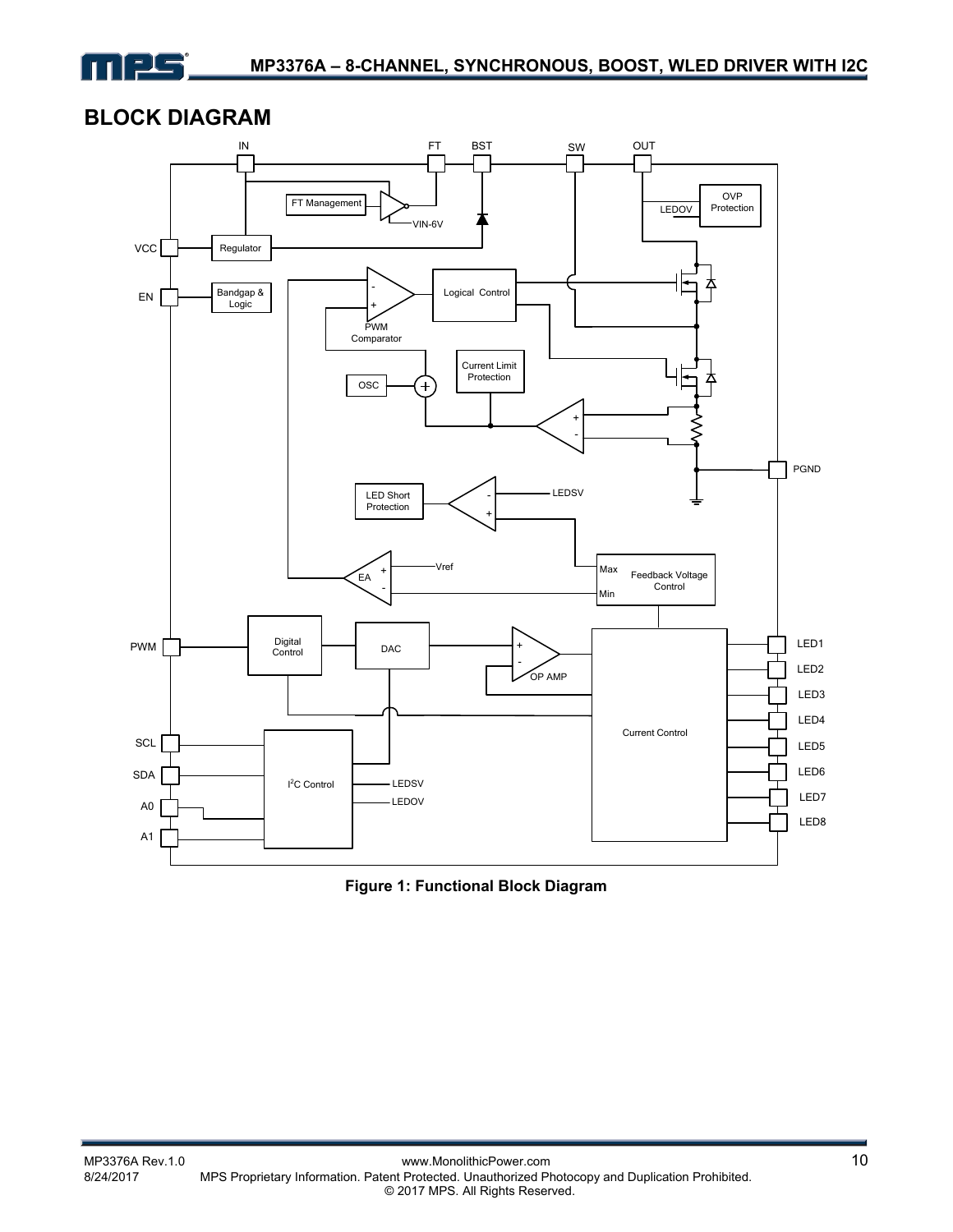

# **OPERATION**

The MP3376A is a programmable, constantfrequency, peak-current-mode, step-up converter with up to eight channels of regulated current sources to drive an array of white LEDs. The MP3376A provides a fully integrated solution that saves PCB size and total solution cost. For ease of use, an  $I^2C$  interface is also integrated into the IC.

#### **Internal 4.9V Regulator**

The MP3376A includes an internal linear regulator (VCC). When VIN is greater than 6V, this regulator outputs a 4.9V power supply to the internal MOSFET gate driver and internal control circuitry. VCC drops to 0V when the chip shuts down. The MP3376A is disabled until VCC exceeds the UVLO threshold.

#### **Internal Clock**

The MP3376A has a fixed 10MHz clock for the internal timer and counter to achieve a high dimming resolution.

#### **Boost Converter Switching Frequency**

The boost converter switching frequency can be set by the FS2:0 bits of register 01h. It can be set to 350kHz, 500kHz, 650kHz, 800kHz, 950kHz, 1.2MHz, 1.8MHz, or 2.4MHz.

### **System Start-Up**

When enabled, the MP3376A checks the topology connection. First, the IC draws current from FT to turn on the input disconnect PMOS if this MOSFET is being used. Second, after a 500µs delay, the IC monitors the OUT voltage  $(V<sub>OUT</sub>)$  to determine if the output is shorted to GND. If the output voltage is less than 1.2V, the IC is disabled. Lastly, the MP3376A continues to check other safety limits, such as LED open and over-voltage protection (OVP). If all protection tests pass, the IC begins boosting the step-up converter with an internal soft start.

The MP3376A can start up properly regardless of the order in which VIN, PWM, and EN turn on. To achieve a quick response, the recommended power-on sequence is from VIN power on  $\rightarrow$  EN on (wait for 2ms)  $\rightarrow$  send I<sup>2</sup>C data  $\rightarrow$  PWM dimming signal (see Figure 2). When dimming is done just by the  $I^2C$  interface, the PWM signal can be ignored.



**Figure 2: Recommended Power-On Timing** 

#### **Step-Up Converter**

The MP3376A uses peak-current-mode control to regulate the output voltage. At the beginning of each switching cycle, the internal clock turns on the low-side N-channel MOSFET. In normal operation, the minimum turn-on time is around 100ns. A stabilizing ramp added to the output of the current sense amplifier prevents subharmonic oscillations for duty cycles greater than 50%. This result is fed into the PWM comparator. When the summed voltage reaches the output voltage of the error amplifier, the low-side MOSFET turns off.

The output voltage of the error amplifier is an amplified signal of the difference between the reference voltage and the feedback voltage. The converter chooses the lowest active LEDX voltage automatically as the feedback voltage to regulate an output voltage high enough and power all of the LED arrays.

If the feedback voltage drops below the reference, the output of the error amplifier increases. This results in increased current flowing through the MOSFET and increased power delivered to the output. This forms a closed loop that regulates the output voltage.

### **Pulse-Skipping Mode**

Under light-load operation, especially in the case of  $V_{\text{OUT}} \approx VIN$ , the converter runs in pulseskipping mode, where the MOSFET turns on for a minimum on time. In this mode, the device keeps the power switch off for several switching cycles to prevent the output voltage from rising above the regulated voltage. When the chip stops switching, the output capacitor discharges to the power LED string. The device begins switching until the output voltage needs to be boosted again.

© 2017 MPS. All Rights Reserved.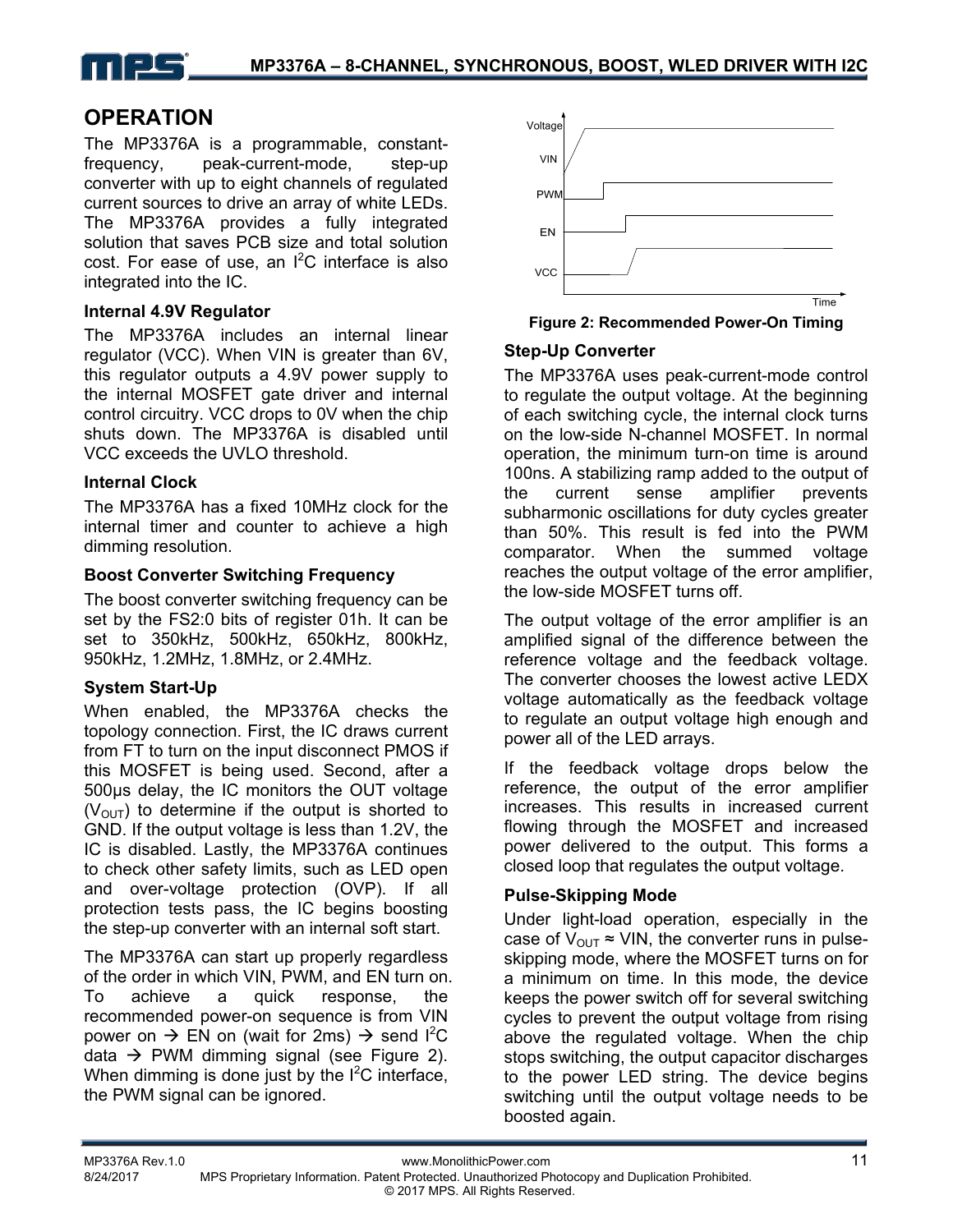#### **Full-Scale Current Setting**

LED full-scale current can be set by the register ISET7:0 bits from 0-50mA with 0.196mA per step.

#### **Dimming Control**

The MP3376A can provide flexible dimming methods based on the dimming mode setting shown below, including analog dimming mode and mix dimming mode (see Figure 3 and Figure 4). Each mode can control the brightness by the PWM input signal or  $I^2C$ interface.



**Figure 4: Mix Dimming Mode Flow Chart**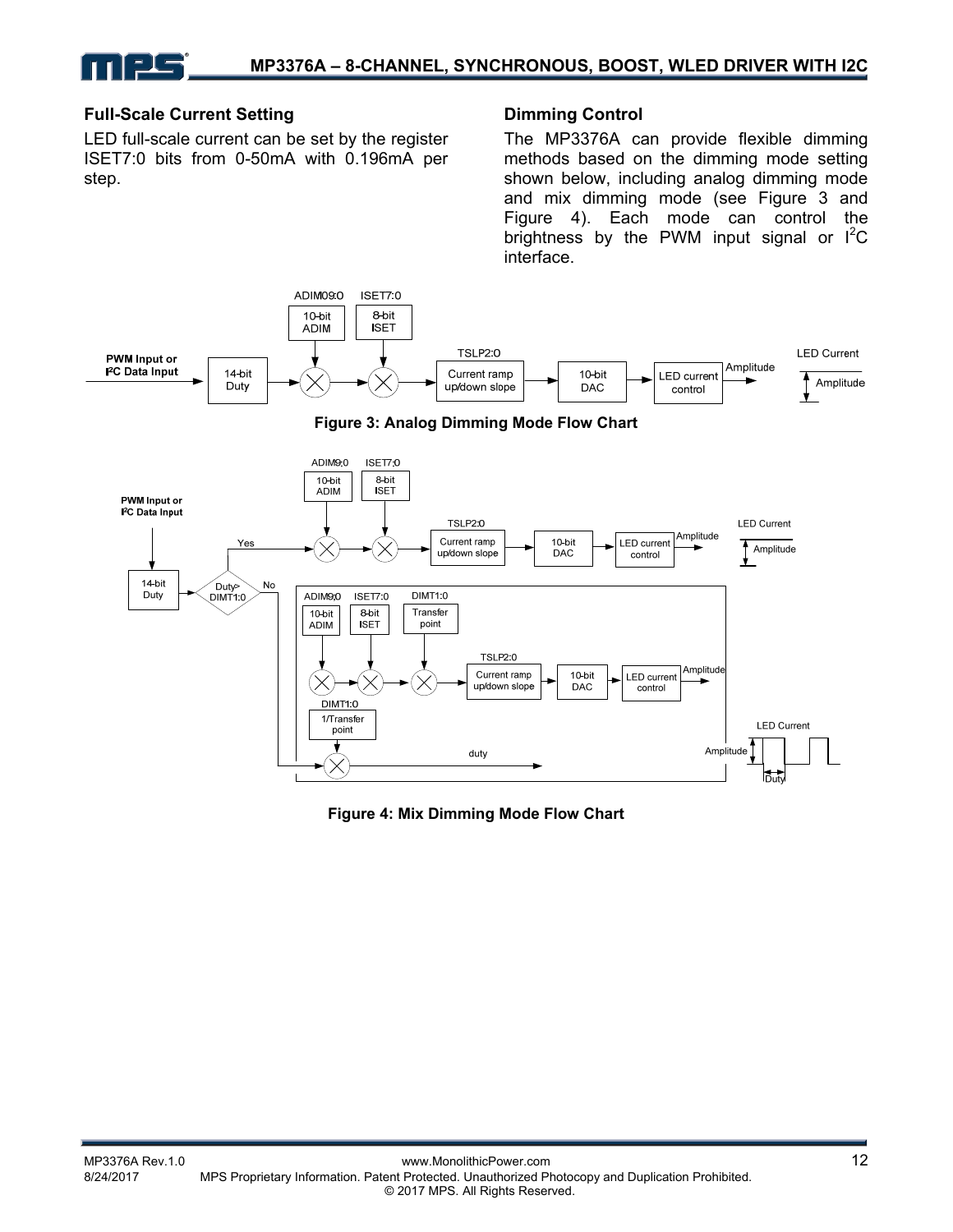The MP3376A has four types of dimming modes total.

### *1. Analog Dimming Mode from PWM Input*

MOD2:0 bits = 000b. In analog dimming mode, the LED current amplitude is dependent on the duty cycle of the PWM input signal.

Note that the current amplitude can be changed by the register ADIM9:0 10-bit value (see Figure 5).



### **Figure 5: Analog Dimming from PWM Input**

### *2. Analog Dimming Mode from I<sup>2</sup> C Interface*

MOD2:0 bits = 001b. In analog dimming mode, the LED current amplitude is set by the internal register PWM13:0 bits.

Note that the current amplitude can be changed by the register ADIM9:0 10-bit value (see Figure 6).





### *3. Mix Dimming Mode from PWM Input*

MOD2:0 bits = 100b. In mix dimming mode, if the duty cycle from PWM is larger than the threshold set by the register DIMT1:0 bits, the IC works in analog dimming mode. The LED current amplitude follows the input duty. If the duty cycle from the PWM input is lower than the threshold set by the register DIMT1:0 bits, the IC works in PWM dimming mode, and the PWM LED current frequency is set by the register FPWM3:0 bits. The PWM LED current duty is extended according to the transfer point selected.

For example, if the transfer point is 25%, then the PWM LED current duty  $=$  PWM input duty  $x$ 1/(25%). The PWM LED current amplitude is fixed to the value at the transfer point set by DIMT<sub>1:0</sub>

Note that the current amplitude can be changed by the register ADIM9:0 10-bit value (see Figure 7).



**Figure 7: Mix Dimming from PWM Input** 

### *4. Mix Dimming Mode from I2 C Interface*

MOD2:0 bits = 101b. In mix dimming mode, if the duty cycle from the internal register PWM13:0 bits is larger than the threshold set by register DIMT1:0 bits, the IC works in analog dimming mode. The LED current amplitude follows the register PWM13:0 bits. If the duty cycle from the register PWM13:0 bits is lower than the threshold set by register DIMT1:0 bits, the IC works in PWM dimming mode, and the PWM frequency is set by the register FPWM3:0 bits. The PWM LED current duty is extended according to the transfer point selected.

For example, if the transfer point is 25%, then the PWM LED current duty  $=$  duty set by PWM13:0 bits x 1/(25%). The PWM LED current amplitude is fixed to the value at the transfer point duty set by DIMT1:0.

Note that the current amplitude can be changed by the register ADIM9:0 10-bit value (see Figure 8).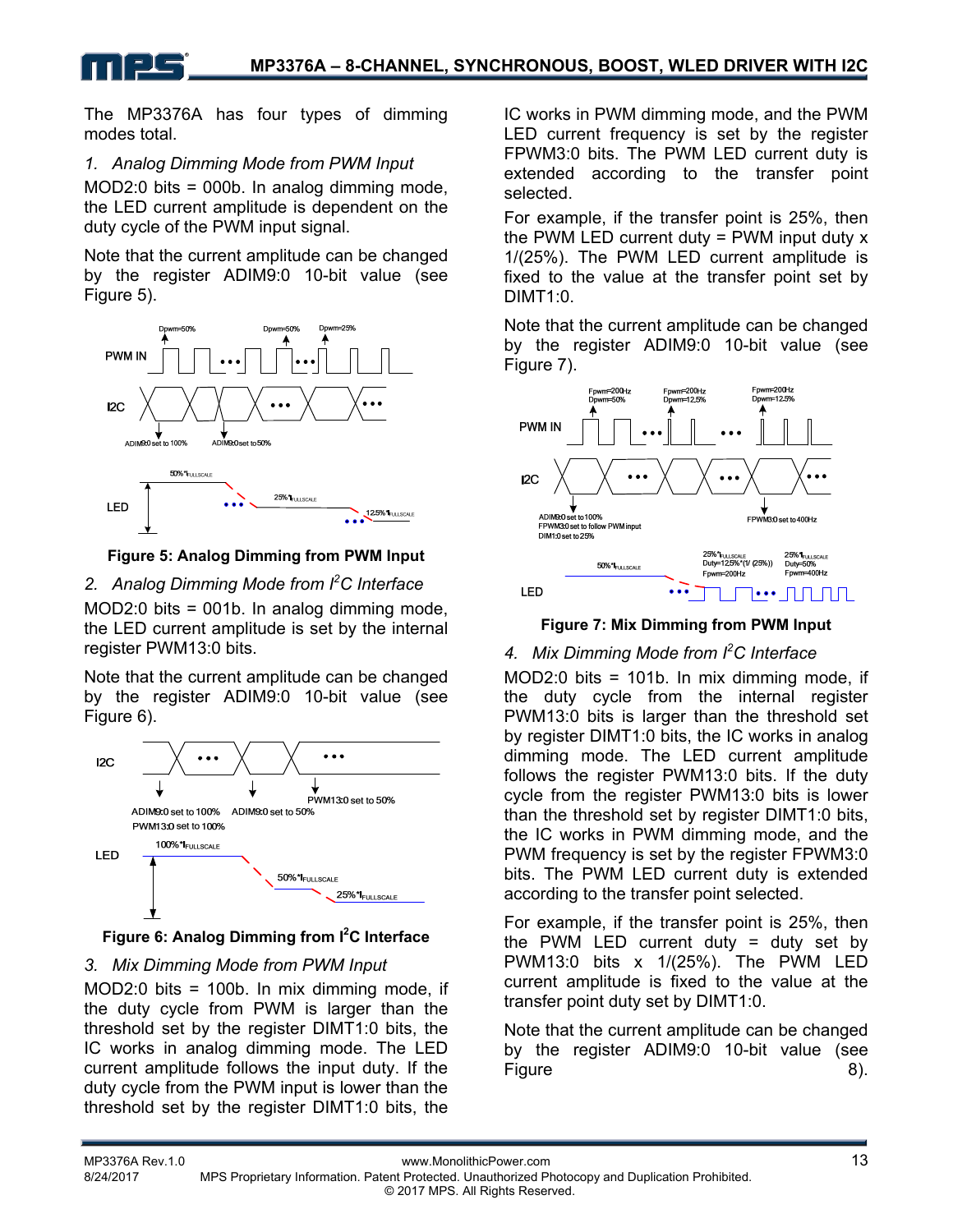





### **Linear Dimming for Fade In/Out**

The MP3376A provides linear current rise up or down. The LED current ramps up or down linearly. The current ramp-up or ramp-down slope can be set by the register TSLP2:0 bits from 2µs to 128µs (0.049mA for each step).

### **Deep Dimming Ratio**

To provide enough output energy for the LED load when the PWM LED current duty is very small, the MP3376A provides at least four switching cycles to guarantee sufficient output voltage before the next PWM LED current on duty cycle. This way, the MP3376A can achieve a very wide dimming ratio range in PWM dimming mode. The dimming ratio is dependent on the LED current dimming frequency and LED current source turn-on/-off time. The lower the PWM dimming frequency, the deeper the dimming ratio.

For MP3376A it is recommended that the minimum on time of the LED string is higher than 1.5µs to achieve good dimming. The dimming ratio can reach to 100:1 at 22kHz in mix dimming mode.

### **Unused LED Channel Setting**

The MP3376A can detect an unused LED string automatically and remove it from the control loop during start-up by either connecting the unused LEDX pin to GND or by setting the corresponding register CHEN7:0 bits to 0.

### **Synchronous Rectifier**

To save cost and reduce PCB size, the MP3376A works in synchronous rectifier mode by default. A 100nF ceramic capacitor and a  $47\Omega$  resistor in series between BST and SW is the best BST supply choice for the synchronous converter.

In some cases, such as extremely high switching frequency and high output power applications, it is recommended to use an external rectifier for better thermal and efficiency. To disable the internal synchronous rectifier, set the register SYNC bit to 0.

### **Open-String Protection**

Open-string protection is achieved by detecting the voltage of OUT and LED1-8. During operation, if one string is open, the respective LEDX pin voltage is pulled low to ground, and the IC continues charging the output voltage until it reaches the OVP threshold (set by OVP1:0 bits). If the OVP point has been triggered, the chip stops switching and marks off the fault string that has an LEDX pin voltage lower than 100mV. Once marked, the remaining LED strings force the output voltage back to normal regulation. The string with the largest voltage drop determines the output regulation value.

### **Short-String Protection**

The MP3376A monitors the LEDX pin voltages to determine if a short-string fault has occurred. If one or more strings are shorted, the respective LEDX pins tolerate high voltage stress. If an LEDX pin voltage is higher than the protection threshold (programmable by LEDS1:0 bits), an internal counter is started. If this fault condition lasts for 1.8ms ( $f_{SW}$  = 1.2MHz), the fault string is marked off and disabled. Once a string is marked off, it is disconnected from the output voltage loop until the part restarts. If all strings are shorted, the MP3376A shuts down the step-up converter until the power is restarted (VIN supply switches on from off) or EN is toggled (EN switches on from off).

### **Cycle-by-Cycle Current Limit**

To prevent the external components from exceeding the current stress rating, the IC uses a cycle-by-cycle current-limit protection. The limit value can be selected by the register ILIM bit. When the current exceeds the current limit value, the IC stops switching until the next clock cycle begins.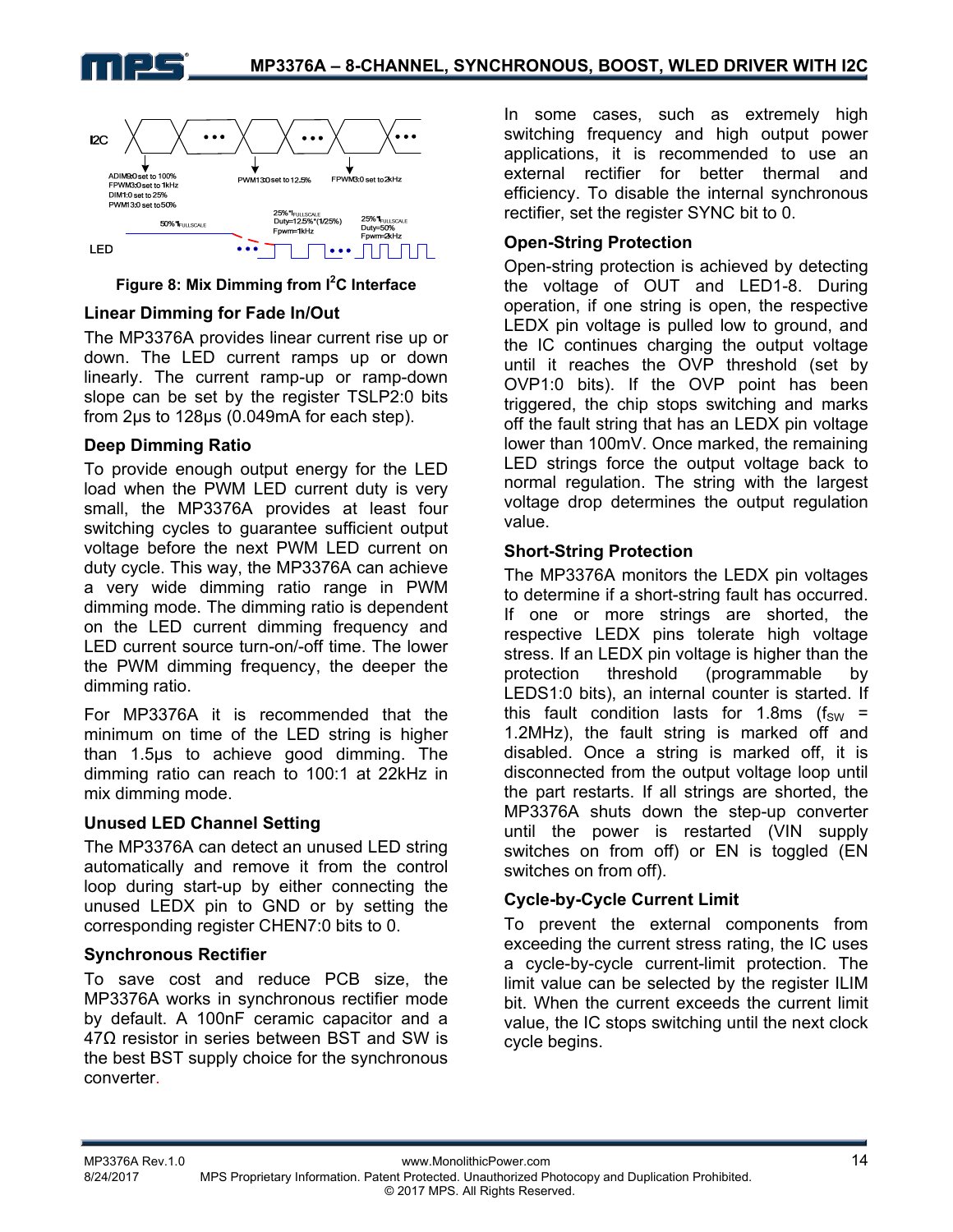#### **Latch-Off Current Limit Protection**

To avoid device damage caused by a large current rating (such as inductor or diode short to GND), the MP3376A uses a latch-off currentlimit protection when the current flowing through the low-side MOSFET reaches the threshold (3.5A) in around 200ns and lasts for five switching cycles.

#### **Thermal Protection**

To prevent the IC from operating at exceedingly high temperatures, thermal shutdown is implemented by detecting the silicon die temperature. When the die temperature exceeds the upper threshold  $(T<sub>ST</sub>)$ , the IC shuts down and resumes normal operation when the die temperature drops below the lower threshold. Typically, the hysteresis value is 20°C.

#### **One-Time Program (OTP) Mode Operation**

The MP3376A can change the register default values several times with the OTP function. The internal registers 00H, 01H, and 02H can be programmed five times. The internal registers 03H and 04H can only be programmed once.

It is recommended to use the sequence below for OTP operation.

- 1. Write the customized default into all internal registers with the  $I^2C$  when OTMD = 0 (02H  $- D11$ ) and OTPEN = 0 (02H  $- D10$ ).
- 2. Ensure that EN is high and VIN > 8V before entering OTP mode.
- 3. Set OTPMD = 1 (02H D11). The IC enters one-time program mode, and the VCC voltage rises to about 6.3V.
- 4. Set OTPEN = 1 (02H D10). The MP3376A begins burning the customized default one by one.
- 5. Burn the registers from 00H to 04H first after enabling the OTP function.
- 6. Burn the OTP timer (05H-D7:5) last.

The OTPEN bit resets to 0 after 400ms of burning time. The timer (05H-D7:5) counts the number of times the register has been burnt successfully.

Note that not all internal registers and bits are programmed respectively. Therefore, write all registers carefully with correct values before setting OTPEN = 1.

#### **I 2 C Interface Register Description**

Please read/write the register after EN is ready for longer than 2ms.

#### **I 2 C Chip Address**

The 7-bit MSB device address is  $0x28 \sim 0x2B$ . After the start condition, the  $I^2C$ -compatible master sends a 7-bit address followed by an eighth read (1) or write (0) bit.

The following bit indicates the register address to or from which the data is written or read. A0 and A1 can program the IC address. Therefore, the four MP3376A chips share the same  $I^2C$ interface.



**I 2 C Compatible Device Address**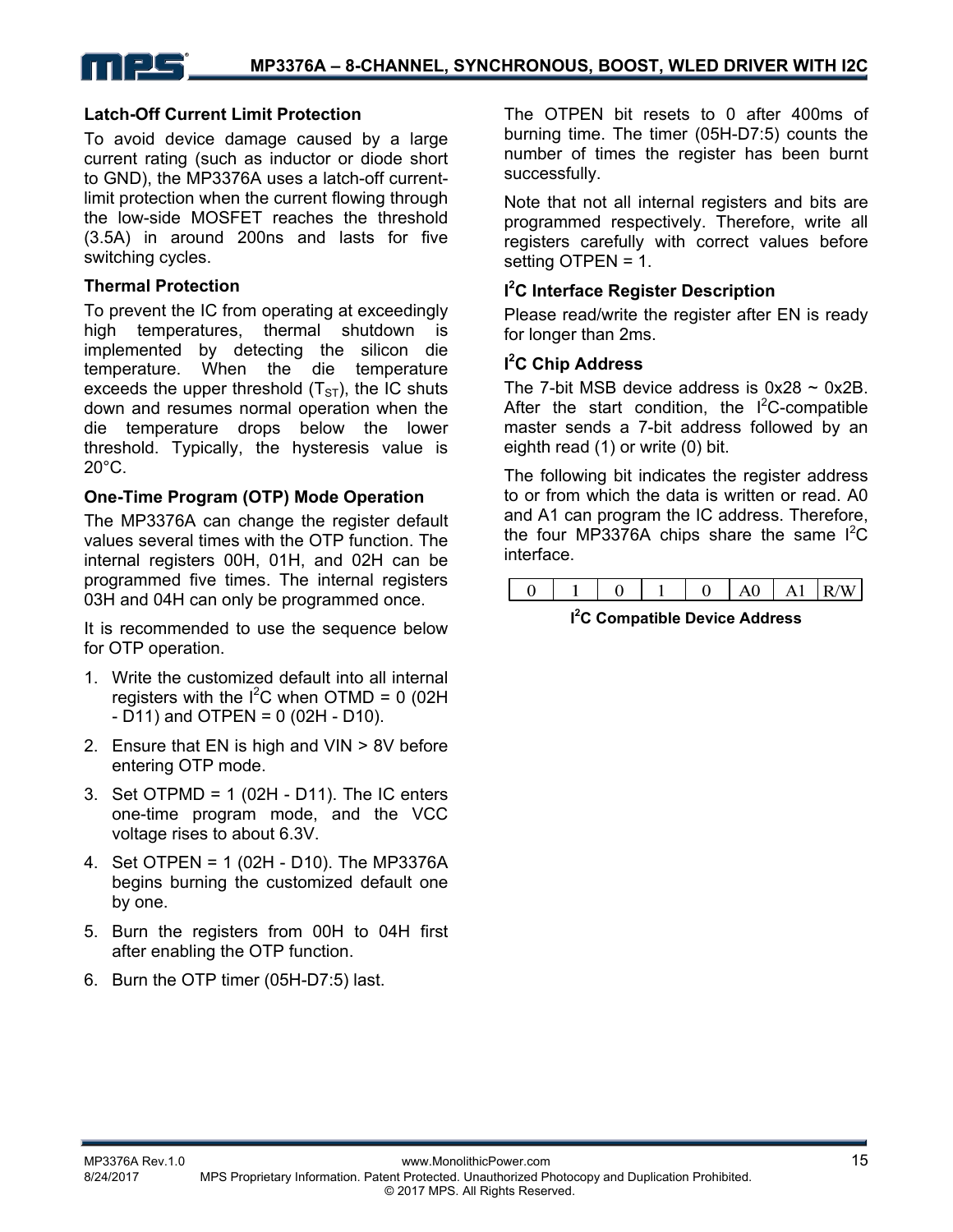

### **Register Mapping**

| Add | D <sub>15</sub>   | D14               | D <sub>13</sub>   | D <sub>12</sub>   | D11               | D <sub>10</sub>   | D <sub>9</sub>    | D <sub>8</sub>    |
|-----|-------------------|-------------------|-------------------|-------------------|-------------------|-------------------|-------------------|-------------------|
| 00H | <b>ISET7</b>      | <b>ISET6</b>      | <b>ISET5</b>      | <b>ISET4</b>      | <b>ISET3</b>      | <b>ISET2</b>      | <b>ISET1</b>      | <b>ISET0</b>      |
| Add | D7                | D <sub>6</sub>    | D <sub>5</sub>    | D <sub>4</sub>    | D <sub>3</sub>    | D <sub>2</sub>    | D <sub>1</sub>    | D <sub>0</sub>    |
| 00H | CHEN7             | CHEN6             | CHEN <sub>5</sub> | CHEN4             | CHEN3             | CHEN <sub>2</sub> | CHEN1             | <b>CHEN0</b>      |
| Add | D <sub>15</sub>   | D14               | D <sub>13</sub>   | D <sub>12</sub>   | D11               | D <sub>10</sub>   | D <sub>9</sub>    | D <sub>8</sub>    |
| 01H | <b>NA</b>         | <b>NA</b>         | <b>NA</b>         | <b>NA</b>         | <b>NA</b>         | <b>NA</b>         | OVP1              | OVP1              |
| Add | D7                | D <sub>6</sub>    | D <sub>5</sub>    | D <sub>4</sub>    | D <sub>3</sub>    | D <sub>2</sub>    | D <sub>1</sub>    | D <sub>0</sub>    |
| 01H | <b>SYNC</b>       | MOD <sub>2</sub>  | MOD <sub>1</sub>  | <b>MOD0</b>       | <b>ILIM</b>       | FS <sub>2</sub>   | FS <sub>1</sub>   | FS <sub>0</sub>   |
|     |                   |                   |                   |                   |                   |                   |                   |                   |
| Add | D <sub>15</sub>   | D14               | D <sub>13</sub>   | D <sub>12</sub>   | D11               | D <sub>10</sub>   | D <sub>9</sub>    | D <sub>8</sub>    |
| 02H | <b>NA</b>         | <b>NA</b>         | <b>NA</b>         | <b>NA</b>         | <b>OTPMD</b>      | <b>OTPEN</b>      | ADIM9             | ADIM8             |
| Add | D7                | D <sub>6</sub>    | D <sub>5</sub>    | D <sub>4</sub>    | D <sub>3</sub>    | D <sub>2</sub>    | D <sub>1</sub>    | D <sub>0</sub>    |
| 02H | ADIM7             | ADIM6             | ADIM <sub>5</sub> | ADIM4             | ADIM <sub>3</sub> | ADIM <sub>2</sub> | ADIM1             | ADIM <sub>0</sub> |
| Add | D <sub>15</sub>   | D14               | D <sub>13</sub>   | D <sub>12</sub>   | D <sub>11</sub>   | D <sub>10</sub>   | D <sub>9</sub>    | D <sub>8</sub>    |
| 03H | <b>NA</b>         | <b>NA</b>         | <b>NA</b>         | <b>NA</b>         | <b>NA</b>         | <b>TSLP2</b>      | <b>TSLP1</b>      | <b>TSLP0</b>      |
| Add | D7                | D <sub>6</sub>    | D <sub>5</sub>    | D <sub>4</sub>    | D <sub>3</sub>    | D <sub>2</sub>    | D <sub>1</sub>    | D <sub>0</sub>    |
| 03H | LEDS1             | LEDS <sub>0</sub> | FPWM3             | FPWM <sub>2</sub> | FPWM1             | <b>FPWM0</b>      | DIMT <sub>1</sub> | <b>DIMT0</b>      |
| Add | D <sub>15</sub>   | D14               | D <sub>13</sub>   | D <sub>12</sub>   | D11               | D <sub>10</sub>   | D <sub>9</sub>    | D <sub>8</sub>    |
| 04H | <b>NA</b>         | <b>NA</b>         | <b>PWM13</b>      | <b>PWM12</b>      | <b>PWM11</b>      | <b>PWM10</b>      | PWM9              | PWM8              |
| Add | D7                | D <sub>6</sub>    | D <sub>5</sub>    | D <sub>4</sub>    | D <sub>3</sub>    | D <sub>2</sub>    | D <sub>1</sub>    | D <sub>0</sub>    |
| 04H | PWM7              | PWM <sub>6</sub>  | PWM <sub>5</sub>  | PWM4              | PWM3              | PWM <sub>2</sub>  | PWM1              | PWM <sub>0</sub>  |
|     |                   |                   |                   |                   |                   |                   |                   |                   |
| Add | D <sub>15</sub>   | D <sub>14</sub>   | D <sub>13</sub>   | D <sub>12</sub>   | D <sub>11</sub>   | D <sub>10</sub>   | D <sub>9</sub>    | D <sub>8</sub>    |
| 05H | ID <sub>7</sub>   | ID <sub>6</sub>   | ID <sub>5</sub>   | ID <sub>4</sub>   | ID <sub>3</sub>   | ID <sub>2</sub>   | ID <sub>1</sub>   | ID <sub>0</sub>   |
| Add | D7                | D <sub>6</sub>    | D <sub>5</sub>    | D4                | D <sub>3</sub>    | D <sub>2</sub>    | D <sub>1</sub>    | D <sub>0</sub>    |
| 05H | TIME <sub>2</sub> | TIME1             | TIME0             | FT_OTP            | FT_OCP            | FT_OVP            | FT_LEDO           | FT_LEDS           |

#### **NOTES:**

The register (00H, 01H, 02H) bits in red can be written to a customized default five times.

The register (03H, 04H) bits in blue can be written to a customized default once.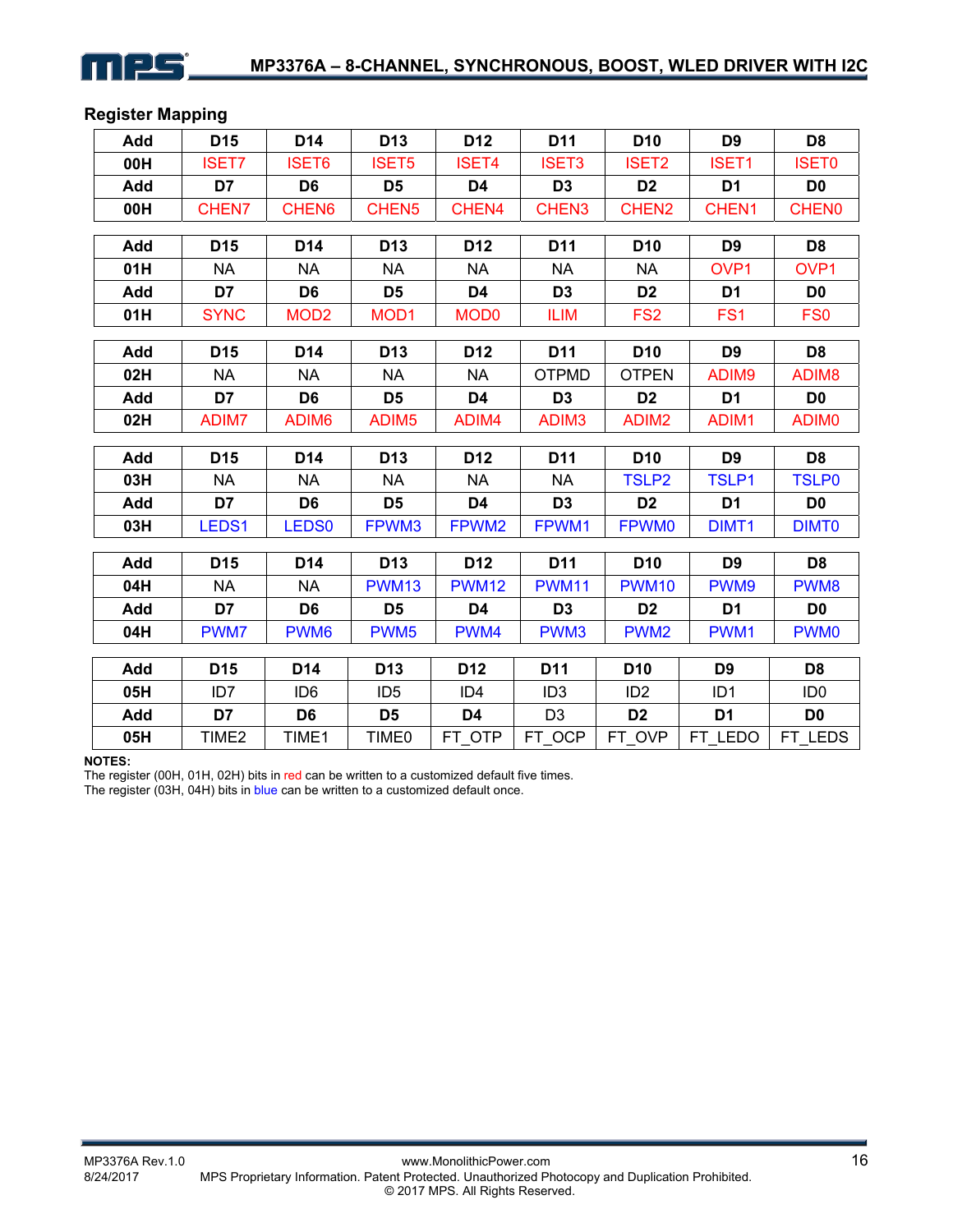

|            | <b>Addr: 0x00</b> |               |                |                                                                                                                                                                                                                                                                                                                                                                                                                                                                                                                                                                                                                                                        |  |  |  |  |
|------------|-------------------|---------------|----------------|--------------------------------------------------------------------------------------------------------------------------------------------------------------------------------------------------------------------------------------------------------------------------------------------------------------------------------------------------------------------------------------------------------------------------------------------------------------------------------------------------------------------------------------------------------------------------------------------------------------------------------------------------------|--|--|--|--|
| <b>Bit</b> | <b>Bit Name</b>   | <b>Access</b> | <b>Default</b> | <b>Description</b>                                                                                                                                                                                                                                                                                                                                                                                                                                                                                                                                                                                                                                     |  |  |  |  |
| 15:8       | ISET7:0           | <b>RW</b>     | 0xFF           | LED current full-scale current bits. These bits set the max<br>current for each channel.<br>0x00: 0mA; ; 0xFF: 50mA; 0.196mA/step.                                                                                                                                                                                                                                                                                                                                                                                                                                                                                                                     |  |  |  |  |
| 7:0        | CHEN7:0           | <b>RW</b>     | 0xFF           | LED current source enable bits. CHEN0-7 bits control the<br>internal LED current sources respectively.<br>$CHEN0: 1 = LED$ current source 1 is enabled<br>$0 =$ disabled<br>$CHEN1: 1 = LED$ current source 2 is enabled<br>$0 =$ disabled<br>$CHEN2: 1 = LED$ current source 3 is enabled<br>$0 =$ disabled<br>CHEN3: $1 = LED$ current source 4 is enabled<br>$0 =$ disabled<br>CHEN4: $1 = LED$ current source 5 is enabled<br>$0 =$ disabled<br>CHEN5: $1 = LED$ current source 6 is enabled<br>$0 =$ disabled<br>$CHEN6: 1 = LED$ current source 7 is enabled<br>$0 =$ disabled<br>CHEN7: $1 = LED$ current source 8 is enabled<br>$0 =$ disabled |  |  |  |  |

#### **Table 1: Full-Scale and Channel Enable Register**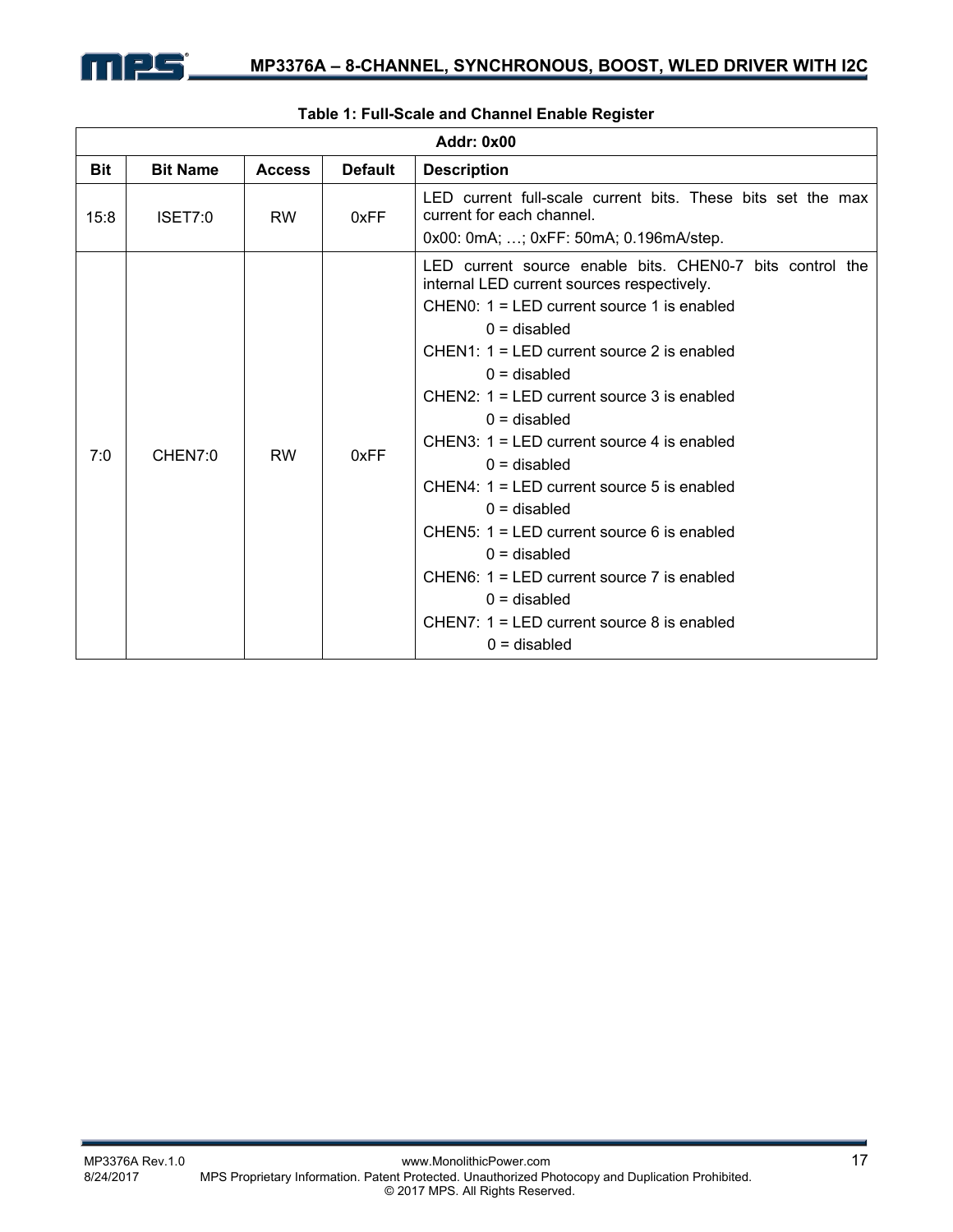

|                | <b>Addr: 0x01</b>  |               |                 |                                                                                                                                                                                                                                                                                                                                                                                                                                                                                                                                                                                                                                                                                                                                                                                                                                                                                                                                                                               |  |  |  |  |
|----------------|--------------------|---------------|-----------------|-------------------------------------------------------------------------------------------------------------------------------------------------------------------------------------------------------------------------------------------------------------------------------------------------------------------------------------------------------------------------------------------------------------------------------------------------------------------------------------------------------------------------------------------------------------------------------------------------------------------------------------------------------------------------------------------------------------------------------------------------------------------------------------------------------------------------------------------------------------------------------------------------------------------------------------------------------------------------------|--|--|--|--|
| <b>Bit</b>     | <b>Bit Name</b>    | <b>Access</b> | <b>Default</b>  | <b>Description</b>                                                                                                                                                                                                                                                                                                                                                                                                                                                                                                                                                                                                                                                                                                                                                                                                                                                                                                                                                            |  |  |  |  |
| 15:10          | <b>NA</b>          | R             | NA              | Reserved.                                                                                                                                                                                                                                                                                                                                                                                                                                                                                                                                                                                                                                                                                                                                                                                                                                                                                                                                                                     |  |  |  |  |
| 9:8            | OVP <sub>1:0</sub> | <b>RW</b>     | 01 <sub>b</sub> | Output voltage OVP threshold bits.<br>$00 = 24V$<br>$01 = 31V$<br>$10 = 37.5V$<br>$11 = NA$                                                                                                                                                                                                                                                                                                                                                                                                                                                                                                                                                                                                                                                                                                                                                                                                                                                                                   |  |  |  |  |
| $\overline{7}$ | <b>SYNC</b>        | <b>RW</b>     | 1 <sub>b</sub>  | Boost converter rectifier operation mode bit.<br>$0 = IC$ works in non-synchronous mode<br>$1 = IC$ works in synchronous mode                                                                                                                                                                                                                                                                                                                                                                                                                                                                                                                                                                                                                                                                                                                                                                                                                                                 |  |  |  |  |
| 6:4            | MOD2:0             | <b>RW</b>     | 100b            | LED current dimming mode bits.<br>$000 =$ the IC works in analog dimming mode through the<br>external PWM input signal. The LED current amplitude<br>changes with the input PWM duty.<br>001 = the IC works in analog dimming mode through the $I^2C$<br>interface. The LED current amplitude changes with the register<br>PWM13:0 bits.<br>$100$ = the IC works in mix dimming mode through the external<br>PWM input signal. If the input PWM duty is higher than the<br>transfer point, the IC works in analog dimming mode.<br>Otherwise, the IC works in PWM dimming mode. The DIMT1:0<br>bit determines the transfer point of mix dimming mode.<br>101 = the IC works in mix dimming mode through the $I^2C$<br>interface. If the duty set by the register PWM13:0 bit is higher<br>than the transfer point, the IC works in analog dimming mode.<br>Otherwise, the IC works in PWM dimming mode. The DIMT1:0<br>bit determines the transfer point of mix dimming mode. |  |  |  |  |
| 3              | <b>ILIM</b>        | <b>RW</b>     | 1b              | Inductor cycle-by-cycle current limit bit of the converter.<br>$0 = 1.8A$ current limit<br>$1 = 2.5A$ current limit                                                                                                                                                                                                                                                                                                                                                                                                                                                                                                                                                                                                                                                                                                                                                                                                                                                           |  |  |  |  |
| 2:0            | FS2:0              | <b>RW</b>     | 011b            | Boost converter switching frequency bits.<br>$000 = 350kHz$<br>$001 = 500kHz$<br>$010 = 650kHz$<br>$011 = 800kHz$<br>$100 = 950kHz$<br>$101 = 1.2 MHz$<br>$110 = 1.8 MHz$<br>$111 = 2.4 MHz$                                                                                                                                                                                                                                                                                                                                                                                                                                                                                                                                                                                                                                                                                                                                                                                  |  |  |  |  |

#### **Table 2: Dimming Mode and Parameter Set Register**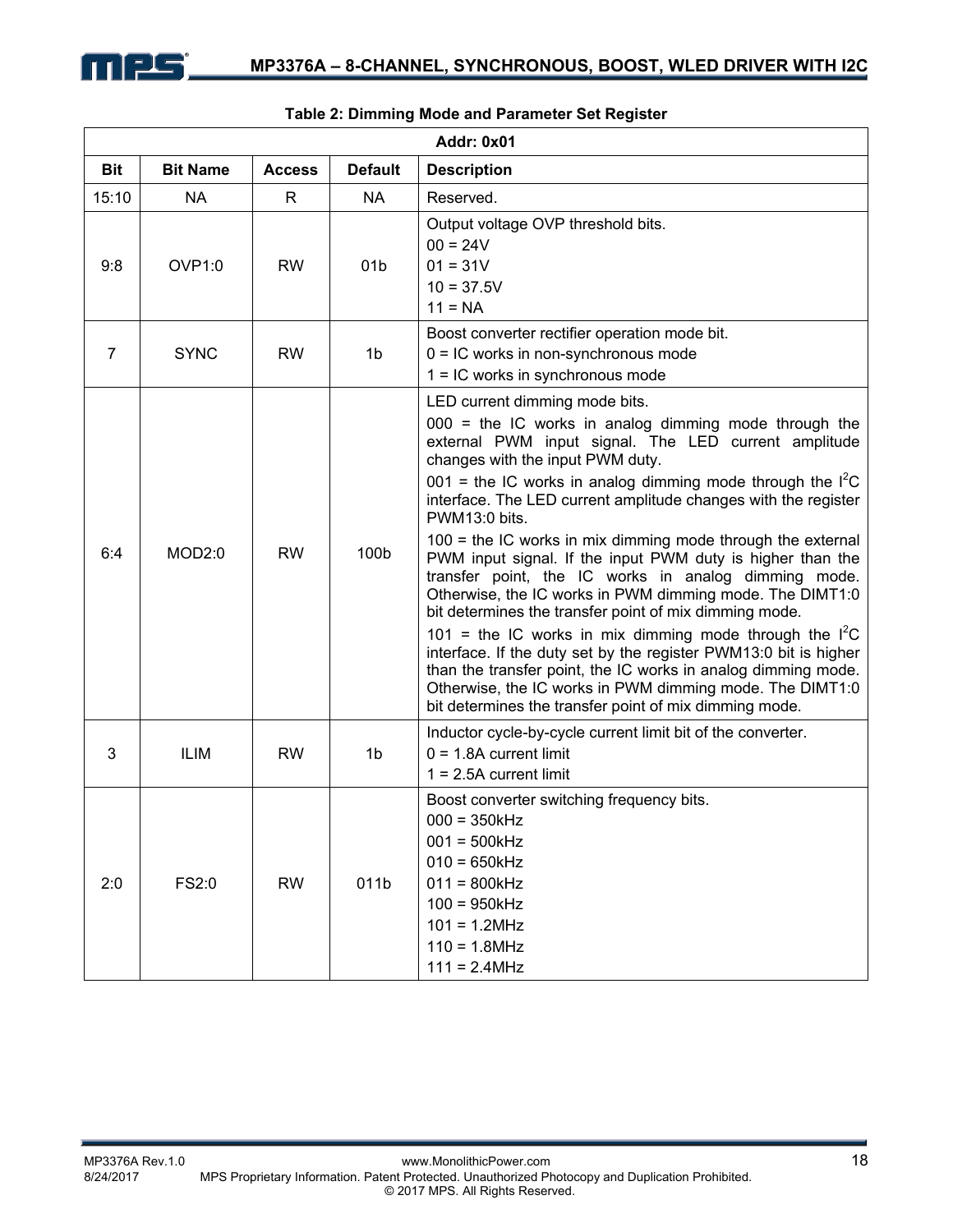

|            | <b>Addr: 0x02</b> |               |                |                                                                                                                                                                                                                                  |  |  |  |  |
|------------|-------------------|---------------|----------------|----------------------------------------------------------------------------------------------------------------------------------------------------------------------------------------------------------------------------------|--|--|--|--|
| <b>Bit</b> | <b>Bit Name</b>   | <b>Access</b> | <b>Default</b> | <b>Description</b>                                                                                                                                                                                                               |  |  |  |  |
| 15:12      | NA.               | R.            | NA.            | Reserved.                                                                                                                                                                                                                        |  |  |  |  |
|            |                   |               |                | One-time program mode bit. OTP burning must be done in OTP<br>mode.                                                                                                                                                              |  |  |  |  |
| 11         | <b>OTPMD</b>      | <b>RW</b>     | 0b.            | $0 = not$ OTP mode                                                                                                                                                                                                               |  |  |  |  |
|            |                   |               |                | 1 = enter OTP mode. The VCC voltage rises to about 6.3V if the<br>input voltage >8V.                                                                                                                                             |  |  |  |  |
| 10         | <b>OTPEN</b>      | <b>RW</b>     | 0b             | One-time program enable bit.<br>1 = enable OTP function. Burn the customer's default to all<br>internal registers one by one (from 00H to 04H) and TIME1:0 bit.<br>Reset to 0 after finishing OTP.<br>$0 =$ disable OTP function |  |  |  |  |
| 9:0        | ADIM9:0           | <b>RW</b>     | 0x3FF          | Analog dimming bits. This controls the LED current amplitude in<br>any dimming mode.<br>$0x000 = 0\%$ ; $0x001 = 0.098\%$ ; ; $0x3FF = 100\%$ ; 0.098% per<br>step.                                                              |  |  |  |  |

### **Table 3: One-Time Program Enable and Analog Dimming Register**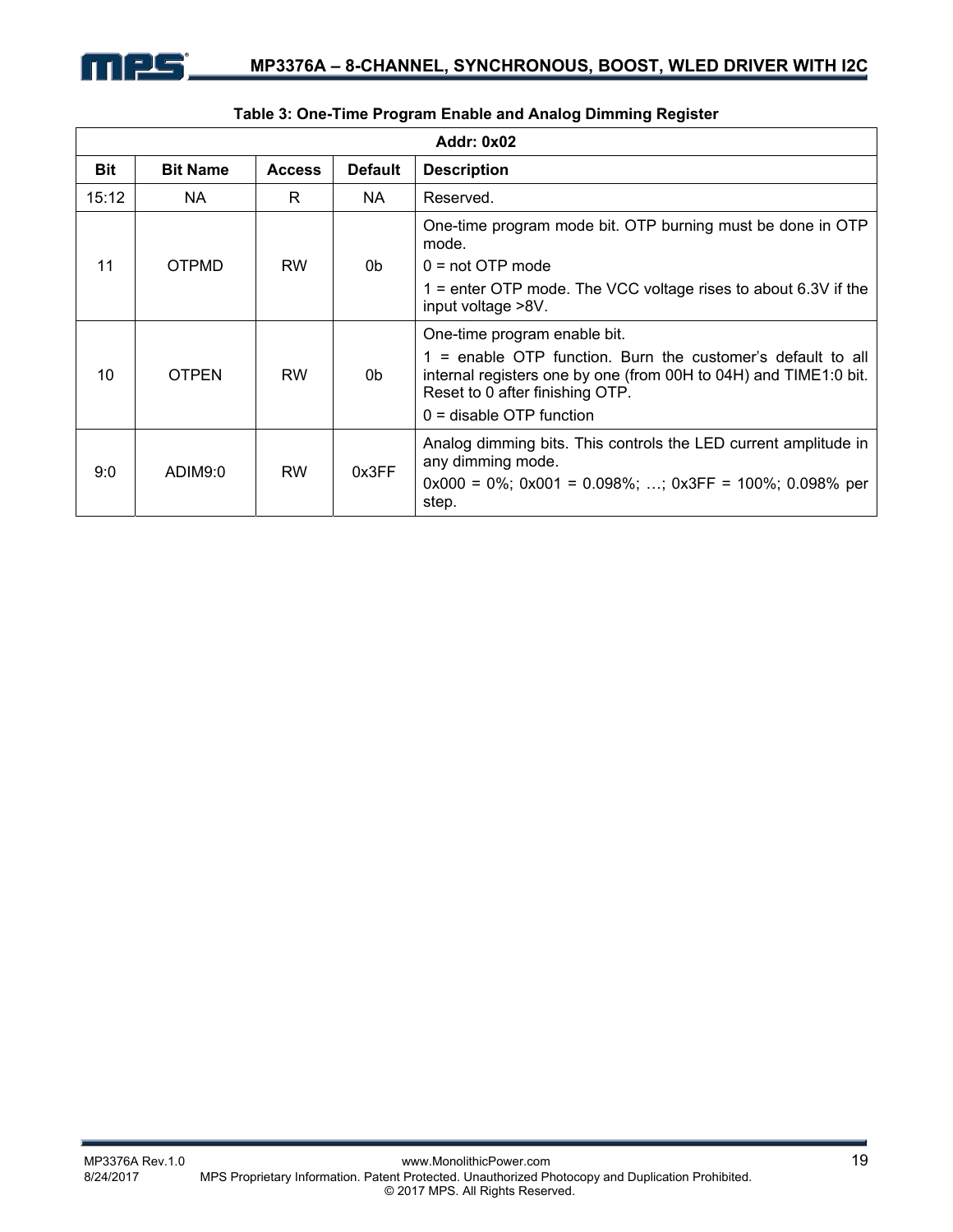

|            |                 |               |                 | <b>Addr: 0x03</b>                                                                                                                                                                                                                                                                                                                                                                                                                                         |
|------------|-----------------|---------------|-----------------|-----------------------------------------------------------------------------------------------------------------------------------------------------------------------------------------------------------------------------------------------------------------------------------------------------------------------------------------------------------------------------------------------------------------------------------------------------------|
| <b>Bit</b> | <b>Bit Name</b> | <b>Access</b> | <b>Default</b>  | <b>Description</b>                                                                                                                                                                                                                                                                                                                                                                                                                                        |
| 15:11      | <b>NA</b>       | R             | <b>NA</b>       | Reserved.                                                                                                                                                                                                                                                                                                                                                                                                                                                 |
| 10:8       | <b>TSLP2:0</b>  | <b>RW</b>     | 010b            | LED current ramp-up/-down slope bit.<br>$000 = 2\mu s$ per step<br>$001 = 4\mu s$ per step<br>$010 = 8\mu s$ per step<br>$011 = 16 \mu s$ per step<br>$100 = 32\mu s$ per step<br>$101 = 64\mu s$ per step<br>$110 = 128 \mu s$ per step<br>$111 = NA$                                                                                                                                                                                                    |
| 7:6        | LEDS1:0         | <b>RW</b>     | 01 <sub>b</sub> | LED short protection threshold bits.<br>$00 = 2.5V$<br>$01 = 5V$<br>$10 = 7.5V$<br>$11 = 10V$                                                                                                                                                                                                                                                                                                                                                             |
| 5:2        | FPWM3:0         | <b>RW</b>     | 1111b           | LED current dimming frequency bits when device is in PWM<br>dimming or mix dimming mode.<br>$0000 = 120$ Hz<br>$0001 = 240Hz$<br>$0010 = 400$ Hz<br>$0011 = 800$ Hz<br>$0100 = 1kHz$<br>$0101 = 2kHz$<br>$0110 = 4kHz$<br>$0111 = 10kHz$<br>$1000 = 14kHz$<br>$1001 = 18kHz$<br>$1010 = 22kHz$<br>$1011 = 26kHz$<br>$1100 = 29kHz$<br>$1101 = 33kHz$<br>$1110 = 37kHz$<br>1111 = follow PWM input signal when dimming by an external<br>PWM input signal. |
| 1:0        | <b>DIMT1:0</b>  | <b>RW</b>     | 10 <sub>b</sub> | Transfer point bits in mix dimming mode. If the dimming duty is<br>higher than the threshold, the IC works in analog dimming<br>mode. Otherwise, the IC works in PWM dimming mode.<br>$00 = 6.25%$<br>$01 = 12.5%$<br>$10 = 25%$<br>$11 = 50\%$                                                                                                                                                                                                           |

#### **Table 4: Slope and PWM Dimming Frequency Register**

MP3376A Rev.1.0 www.MonolithicPower.com<br>8/24/2017 MPS Proprietary Information. Patent Protected. Unauthorized Photocopy and Duplication Prohibited. MPS Proprietary Information. Patent Protected. Unauthorized Photocopy and Duplication Prohibited. © 2017 MPS. All Rights Reserved.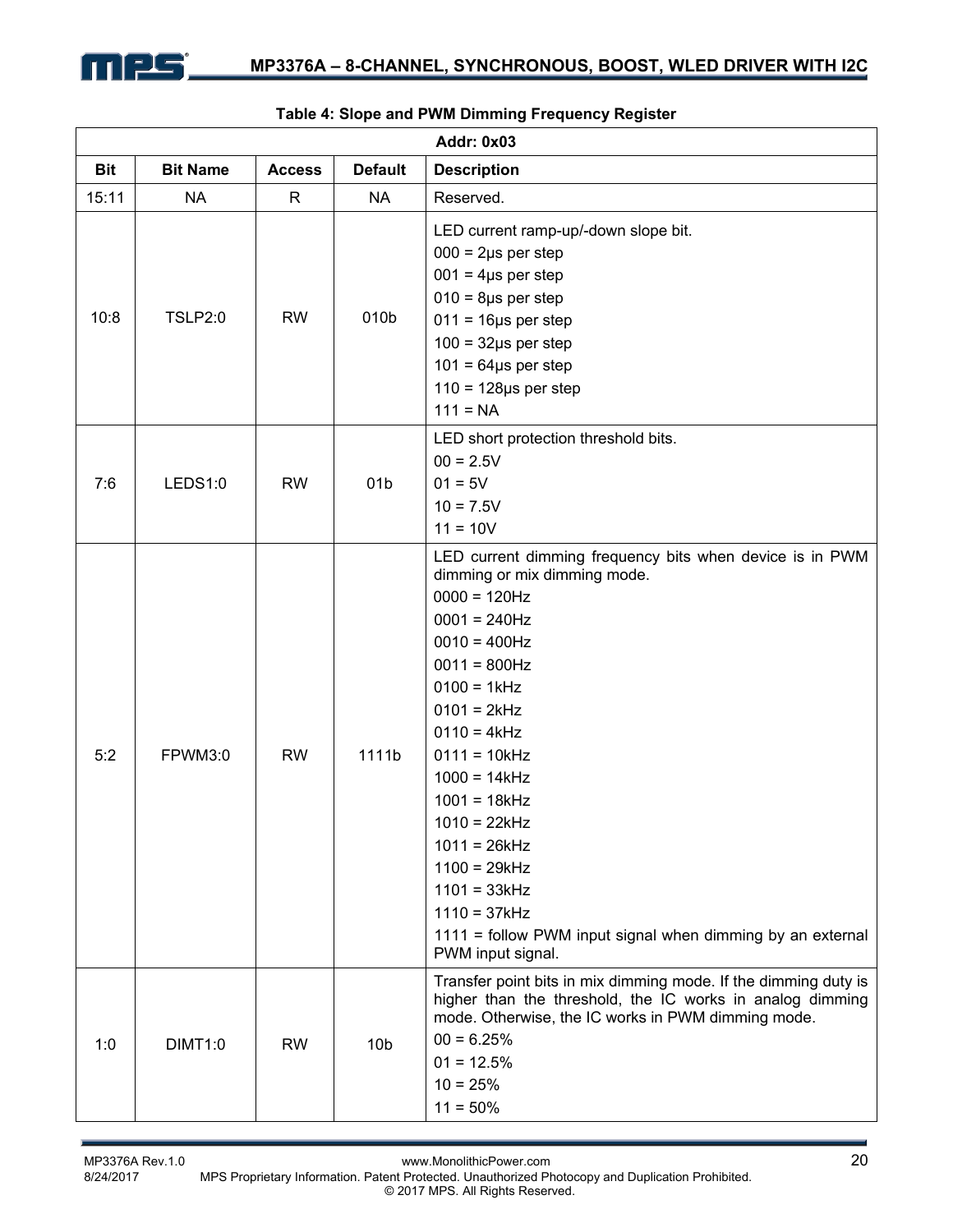

|            | Table 5: Internal I <sup>2</sup> C Dimming Register |               |                |                                                                                                                                                                                                                   |  |  |  |
|------------|-----------------------------------------------------|---------------|----------------|-------------------------------------------------------------------------------------------------------------------------------------------------------------------------------------------------------------------|--|--|--|
|            | <b>Addr: 0x04</b>                                   |               |                |                                                                                                                                                                                                                   |  |  |  |
| <b>Bit</b> | <b>Bit Name</b>                                     | <b>Access</b> | <b>Default</b> | <b>Description</b>                                                                                                                                                                                                |  |  |  |
| 15:14      | <b>NA</b>                                           | R             | NA.            | Reserved.                                                                                                                                                                                                         |  |  |  |
| 13:0       | PWM13:0                                             | <b>RW</b>     | 0x0000         | LED current dimming duty setting bit by $I^2C$ interface. This<br>controls the LED current dimming duty when set MOD2:0 bit<br>to 001b or 101b.<br>0x0000: 0%; 0x0001: 0.006%; ; 0x3FFF:100%; 0.006% per<br>step. |  |  |  |

#### **Addr: 0x05 Bit | Bit Name | Access | Default | Description** 15:8 **ID7:0** R 00010001b Device ID bits. 7:5 | TIME 2:0 | R | 000b OTP time bit. When OTP occurs once, TIME2:0 counts one time.  $000 = 0$  $001 = 1$  $010 = 2$  $011 = 3$  $100 = 4$  $101 = 5$ 4 | FT\_OTP | R | 0b Over-temperature protection fault indication bit.  $0 =$  no fault 1 = fault. The fault status can latch off until it is reset to 0 after this bit is read. 3 | FT\_OCP | R | 0b Over-current protection fault indication bit.  $0 =$  no fault  $1 =$  fault. The fault status can latch off until it is reset to 0 after this bit is read. 2 | FT OVP | R | 0b Over-voltage protection fault indication bit.  $0 =$  no fault  $1$  = fault. The fault status can latch off until it is reset to 0 after this bit is read. 1 | FT\_LEDO | R | 0b LED current source open fault indication bit.  $0 =$  no fault  $1$  = fault. The fault status can latch off until it is reset to 0 after this bit is read.  $0$  FT\_LEDS  $\mid$  R  $\mid$  0b LED short fault indication bit.  $0 =$  no fault 1 = fault. The fault status can latch off until it is reset to 0 after this bit is read.

#### **Table 6: ID and Fault Register**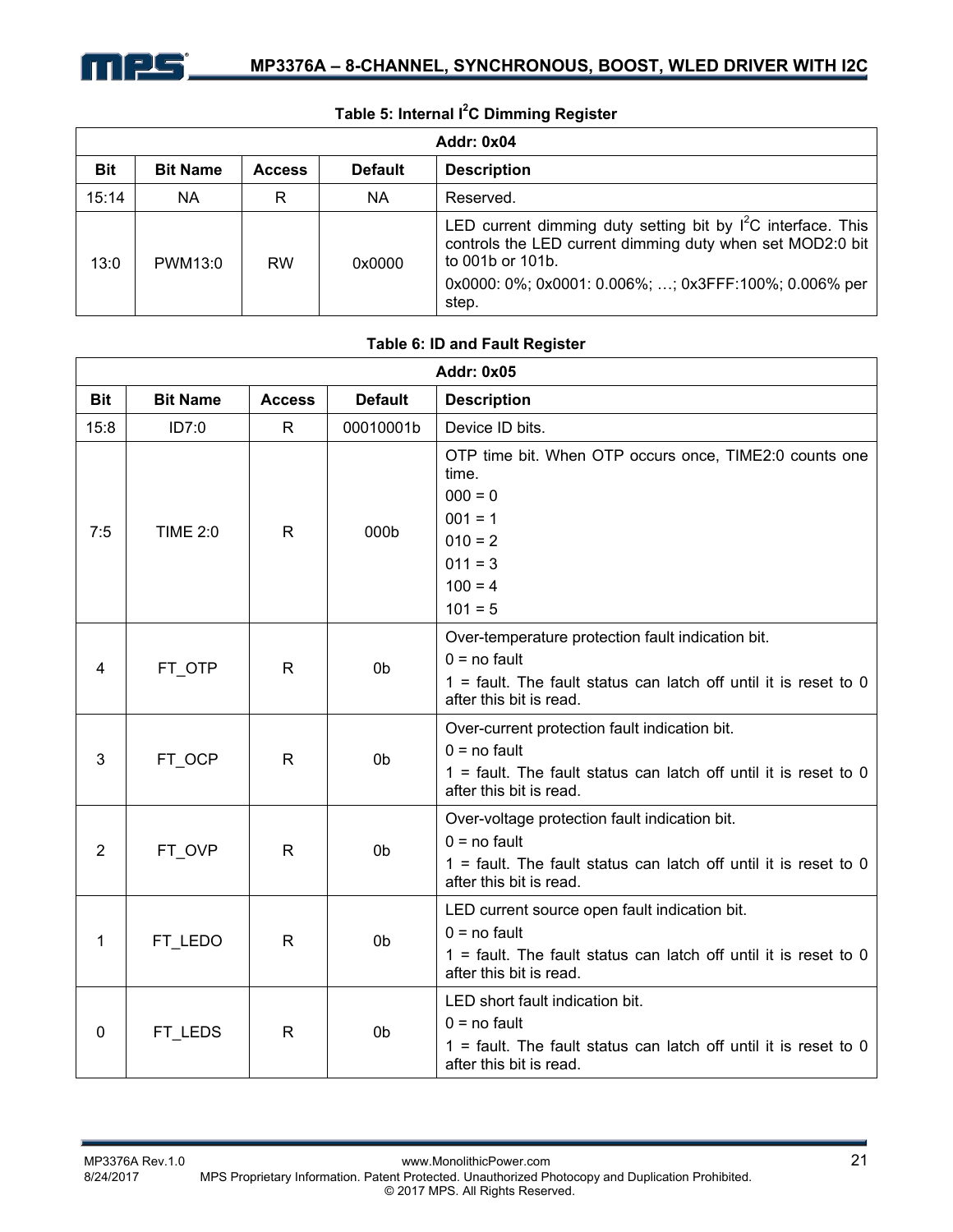# **APPLICATION INFORMATION**

### **Selecting the Switching Frequency**

The switching frequency of the step-up converter is set by the register bits FS2:0 (see Table 2).

### **Setting the LED Current**

The LED string full-scale current is set by the register ISET7:0 bits from 0mA to 50mA with 0.196mA per step.

### **Selecting the Input Capacitor**

The input capacitor reduces the surge current drawn from the input supply and the switching noise from the device. The input capacitor impedance at the switching frequency should be less than the input source impedance to prevent the high-frequency switching current from passing through to the input. Ceramic capacitors with X5R or X7R dielectrics are recommended for their low ESR and small temperature coefficients. For most applications, a 4.7μF ceramic capacitor is sufficient.

### **Selecting the Inductor**

The MP3376A requires an inductor to supply a higher output voltage while being driven by the input voltage. A larger value inductor results in less ripple current, lower peak-inductor current, and reduced stress on the internal N-channel MOSFET. However, the larger value inductor also has a larger physical size, higher series resistance, and lower saturation current.

Choose an inductor that will not saturate under the worst-case load conditions. Select the minimum inductor value to ensure that the boost converter works in continuous conduction mode with high efficiency and good EMI performance.

Calculate the required inductance value using Equation (1) and Equation (2):

$$
L \geq \frac{\eta \times V_{\text{out}} \times D \times (1-D)^2}{2 \times \; f_{\text{sw}} \; \times \; I_{\text{LOAD}}} \qquad \qquad (1)
$$

$$
D = 1 - \frac{V_{\text{IN}}}{V_{\text{OUT}}}
$$
 (2)

Where  $V_{IN}$  is the input voltage,  $V_{OUT}$  is the output voltage,  $f_{SW}$  is the switching frequency, ILOAD is the LED load current, and η is the efficiency.

With a given inductor value, the inductor DC current rating is at least 40% higher than the maximum input peak inductor current for most applications. The inductor's DC resistance should be as small as possible to achieve higher efficiency.

### **Selecting the Output Capacitor**

The output capacitor keeps the output voltage ripple small and ensures feedback loop stability. The output capacitor impedance must be low at the switching frequency. Ceramic capacitors with X7R dielectrics are recommended for their low ESR characteristics. For most applications, a 2.2μF ceramic capacitor is sufficient.

### **Setting the Over-Voltage Protection (OVP)**

The output OVP voltage is set by the register OVP1:0 bits (see Table 2).

### **PCB Layout Guidelines**

Careful attention must be given to the PCB layout and component placement. Efficient PCB layout of the high-frequency switching path is critical to prevent noise and electromagnetic interference problems. For best results, follow the quidelines below.

- 1. Keep the loop of SW to PGND, the external diode (if needed), and the output capacitor as short as possible, since it is flowing with a high-frequency pulse current.
- 2. Place a ceramic capacitor close to the input and VCC, since they are susceptible to noise.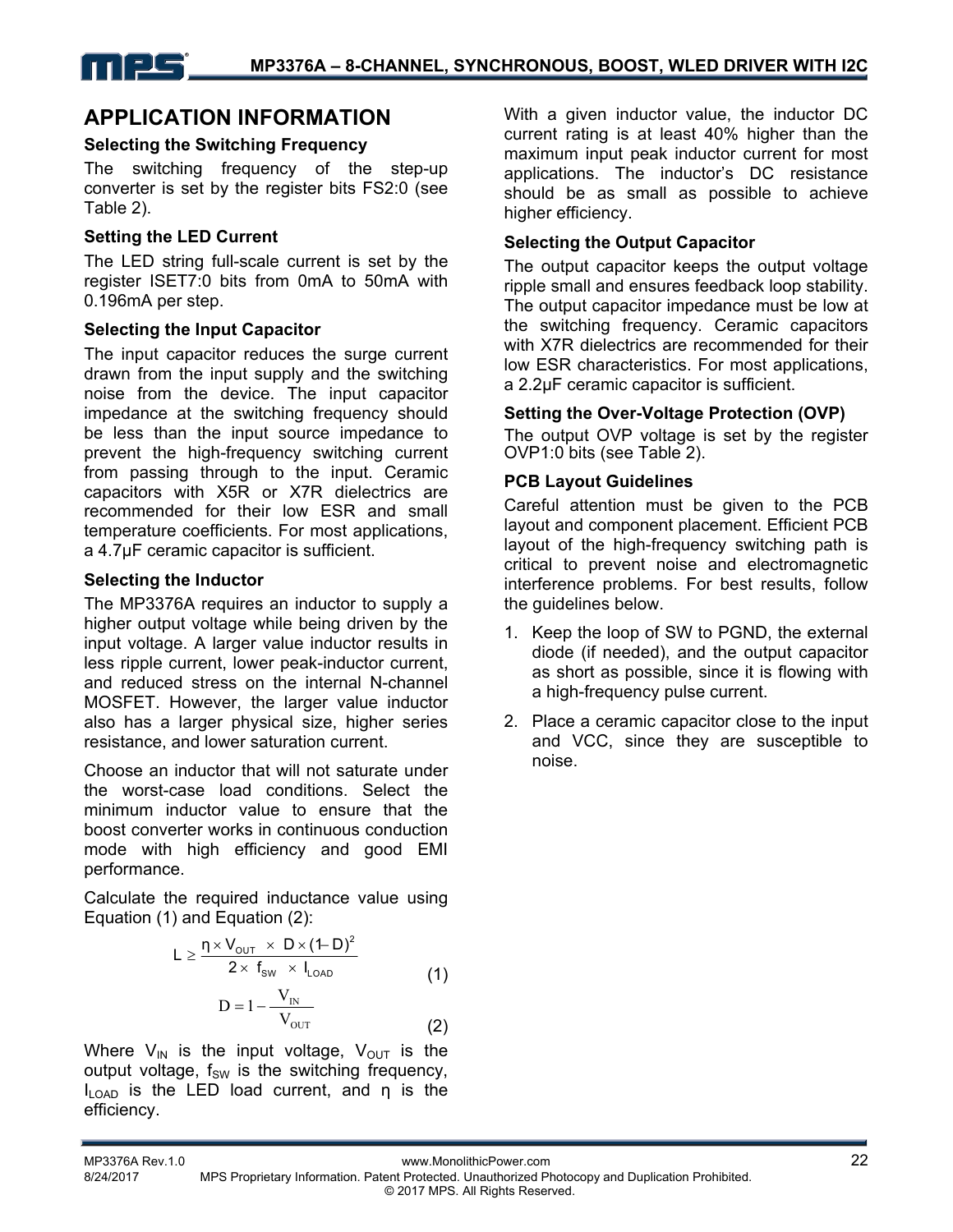

# **TYPICAL APPLICATION CIRCUIT**



**Figure 9: Typical Application Circuit**